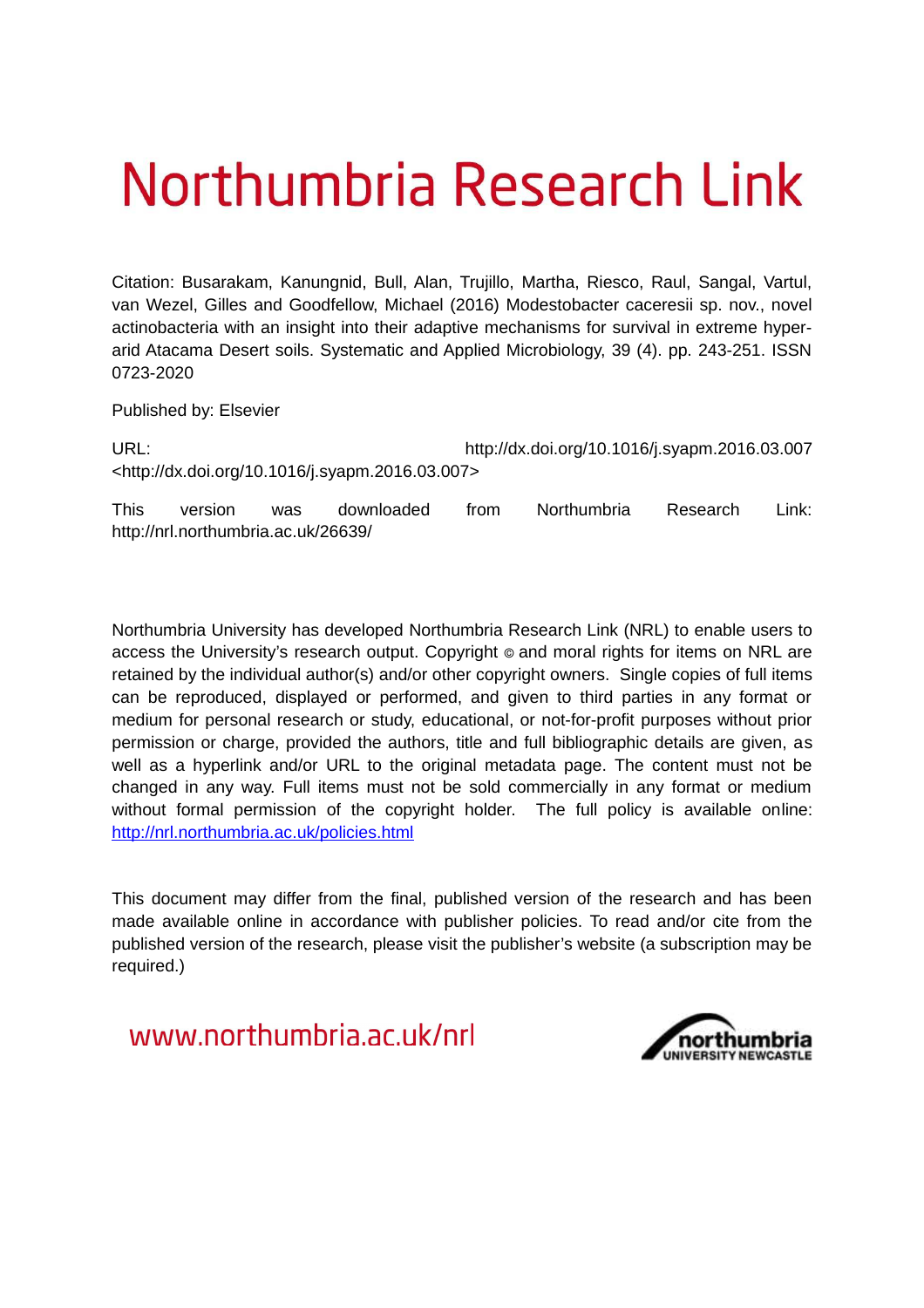| $\mathbf{1}$     | Modestobacter caceresii sp. nov., novel actinobacteria with an insight into their adaptive  |
|------------------|---------------------------------------------------------------------------------------------|
| $\overline{2}$   | mechanisms for survival in extreme hyper-arid Atacama Desert soils                          |
| 3                |                                                                                             |
| 4                | Kanungnid Busarakamı, Alan T. Bull2, Martha E. Trujillo3, Raul Riesco3, Vartul Sangal4,     |
| 5                | Gilles P. van Wezels and Michael Goodfellow1,*                                              |
| $\boldsymbol{6}$ |                                                                                             |
| $\overline{7}$   | 1. School of Biology, Newcastle University, Newcastle upon Tyne NE1 7RU, UK                 |
| 8                | 2. School of Biosciences, University of Kent, Canterbury CT2 7NJ, UK                        |
| 9                | 3. Departamento de Microbiología y Genética, Universidad de Salamanca, Campus Miguel        |
| 10               | de Unamuno, 37007, Salamanca, Spain                                                         |
| 11               | 4. Faculty of Health and Life Sciences, Northumbria University, Newcastle upon Tyne NE1     |
| 12               | 8ST, UK                                                                                     |
| 13               | 5. Molecular Biotechnology, Institute of Pathology, Leiden University, P.O. Box 9505 230    |
| 14               | RA Leiden, The Netherlands                                                                  |
| 15               |                                                                                             |
| 16               | <b>Running title: A new Modestobacter species</b>                                           |
| 17               | *To whom correspondence should be addressed: Telephone: +44(0)191208 7706: email:           |
| 18               | m.goodfellow@ncl.ac.uk                                                                      |
| 19               |                                                                                             |
| 20               | The GenBank EMBL/DDBJ accession numbers for the 16S rRNA gene sequences of                  |
| 21               | Modestobacter caceserii isolates KNN 45-1a, KNN 45-2bT and KNN 45-3b are LN898186,          |
| 22               | LN898173 and LN898185, respectively. The partial gyrB gene sequences of isolates KNN45-     |
| 23               | 1a, KNN 45-3b and the type strains of M. lapidis, M. marinus, M. multiseptatus, M. muralis, |
| 24               | M. roseus and M. versicolor are LN898184, LN898183, LN898182, LN898181, LN898179,           |
| 25               | LN898180, LN898178 and LN898177, respectively. The whole-genome sequence number of          |
| 26               | M. caceserii KNN 45-2br is JPMX00000000                                                     |
| 27               |                                                                                             |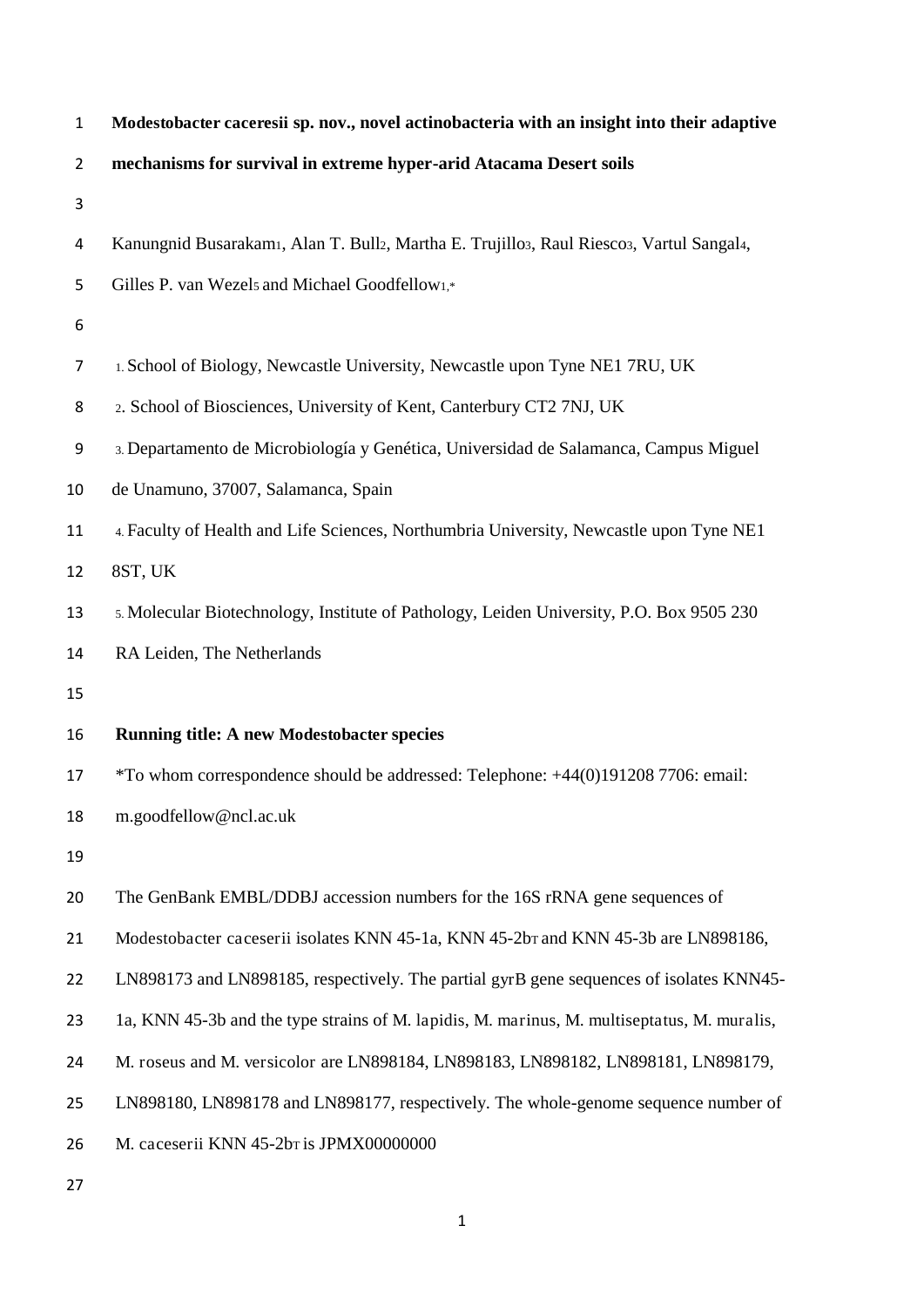ABSTRACT: A polyphasic study was designed to determine the taxonomic provenance of three Modestobacter strains isolated from an extreme hyper-arid Atacama Desert soil. The strains, isolates KNN 45-1a, KNN 45-2bT and KNN 45-3b, were shown to have chemotaxonomic and morphological properties in line with their classification in the genus Modestobacter. The isolates had identical 16S rRNA gene sequences and formed a branch in the Modestobacter gene tree that was most closely related to the type strain of Modestobacter marinus (99.6% similarity). All three isolates were distinguished readily from Modestobacter type strains by a broad range of phenotypic properties, by qualitative and quantitative differences in fatty acid profiles and by BOX fingerprint patterns. The whole 37 genome sequence of isolate KNN 45-2bT showed 89.3% average nucleotide identity, 90.1% (SD: 10.97%) average amino acid identity and a digital DNA-DNA hybridization value of  $42.4 \pm 3.1$  against the genome sequence of M. marinus DSM 45201 $\tau$ , values consistent with its assignment to a separate species. On the basis of all of these data, it is proposed that the isolates be assigned to the genus Modestobacter as Modestobacter caceresii sp. nov. with 42 isolate KNN 45-2bT (CECT  $9023T =$  DSM 101691T) as the type strain. Analysis of the whole-genome sequence of M. caceresii KNN 45-2bT, with 4683 open reading frames and a genome size of ∽ 4.96Mb, revealed the presence of genes and gene-clusters that encode for properties relevant to its adaptability to harsh environmental conditions prevalent in extreme hyper arid Atacama Desert soils.

 Keywords: Modestobacter caceserii, polyphasic taxonomy, whole genome sequence, hyper arid Atacama Desert soil, average nucleotide identity, average amino acid identity.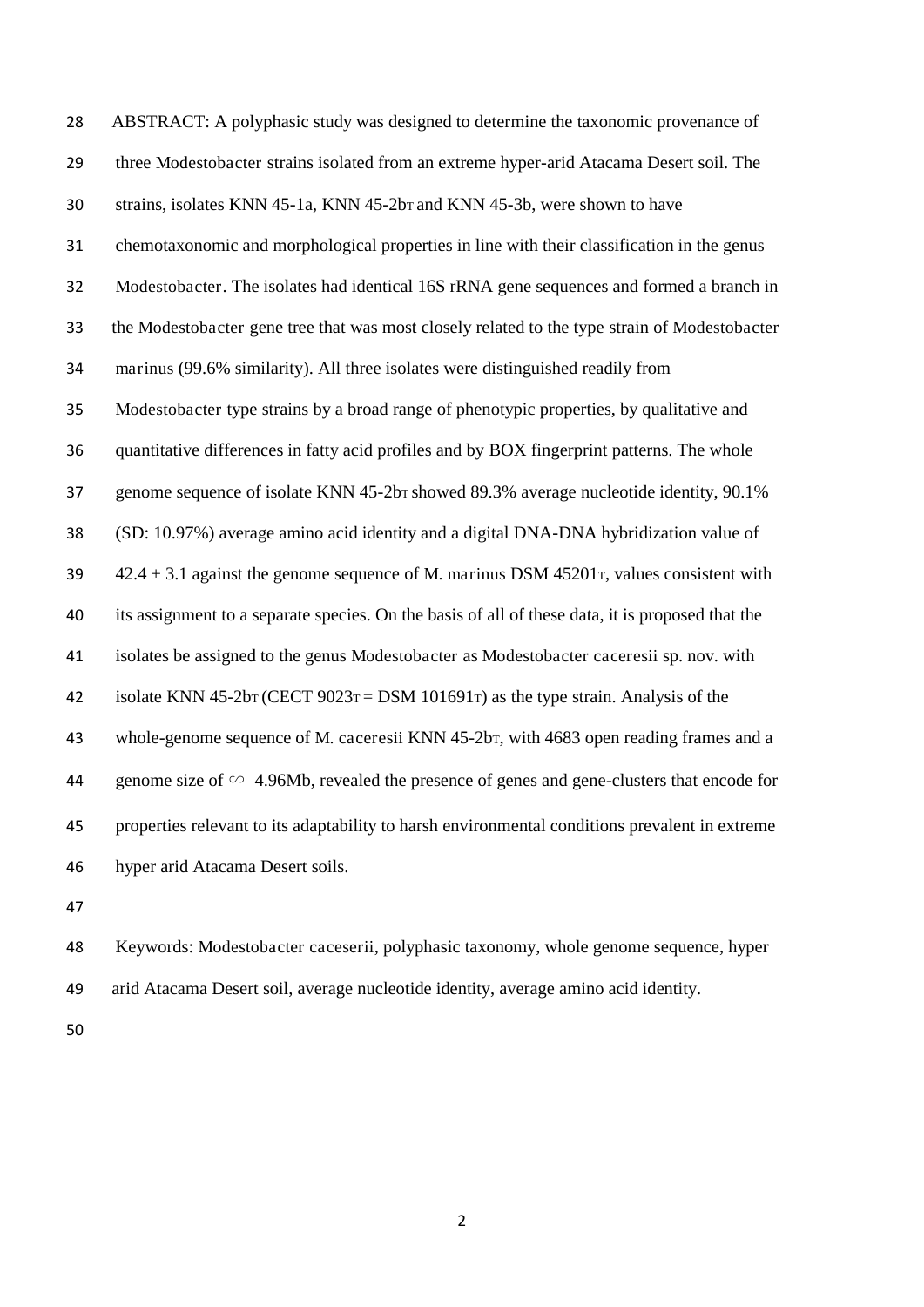#### **Introduction**

 The genus Modestobacter [37] belongs to the family Geodermatophilaceae [41,42] of the order Geodermatophilales [60] which is a member of the class Actinobacteria [63]. Members of the genus are currently recognised by a combination of chemotaxonomic, morphological and physiological properties [43,69]. They are aerobic, Gram-positive, non spore-forming, heterotrophic actinobacteria which form rod- and coccoid-shaped elements which tend to remain aggregated and have a tendency to form multiseptate filaments and an ability to grow on oligotrophic media; the wall peptidoglycan contains meso-diaminopimelic acid, the major fatty acid is iso-C16:0, the predominant respiratory quinone is 60 tetrahydrogenated menaquinone with nine isoprene units  $(MK-9 H4)$  and the major polar lipids include diphosphatidylglycerol, phosphatidylethanolamine and phosphatidylinositol. The genus Modestobacter currently encompasses six species, Modestobacter multiseptatus [37], the type species, Modestobacter lapidis [69], Modestobacter marinus [75], Modestobacter muralis [69], Modestobacter roseus [48] and Modestobacter versicolor [50] which form a distinct clade in the Geodermatophilaceae 16S rRNA gene tree. The small number of Modestobacter strains assigned to these species were isolated from markedly different ecosystems [69] though there is evidence that members of the genus are associated with extreme biomes, including regoliths and desert soils and with the surfaces of rocks and ancient monuments [19,44,45,70]. The presence of Modestobacter strains in such hostile environments may be partly due to their ability to form black pigments [12], melanin-like pigments which may prove to be a source of sun screens. To date, Modestobacter strains have not been isolated from Atacama Desert soil. Members of the genus have been considered to access trace carbon sources on stone surfaces that are characterized by low organic carbon availability [12] while M. marinus strain BC501 has been reported to be highly resistant to gamma and high energy UV radiation [19]. Normand et al. [44] found that the 5.6 Mb genome of this strain contained several genes in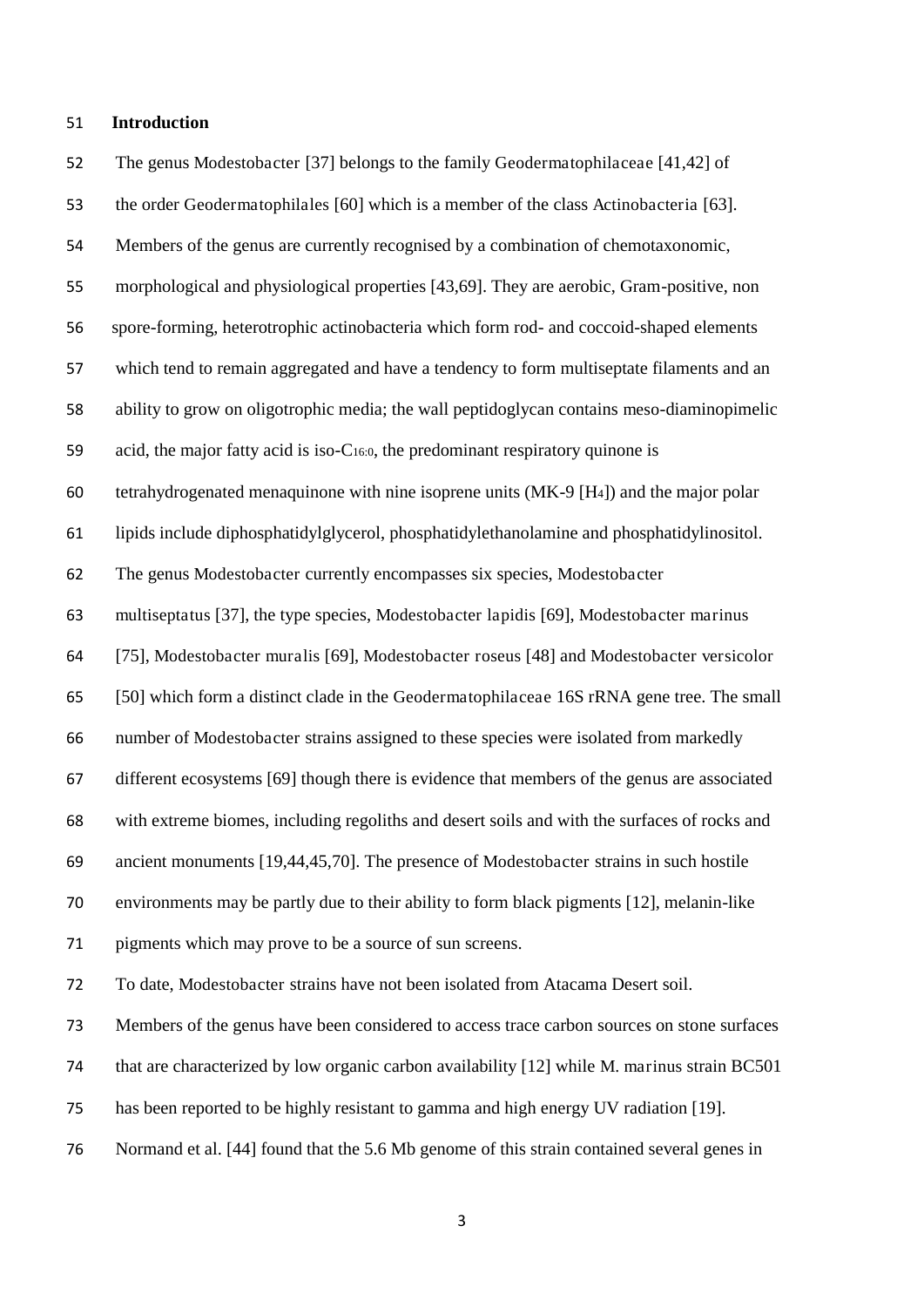| 77 | multiple copies, such as cox SML (carbon monoxide dehydrogenase), kat A (manganese             |
|----|------------------------------------------------------------------------------------------------|
| 78 | containing catalase) and trwC (conjugative relaxase) and uvr ACD (UV resistance). The          |
| 79 | analysis of the proteome of isolate BC501 has provided additional insight into how             |
| 80 | Modestobacter strains cope with stressful environmental conditions [61].                       |
| 81 | The present study was designed to establish the taxonomic status of three                      |
| 82 | Modestobacter strains isolated from an extreme hyper-arid Atacama Desert soil. The             |
| 83 | isolates, strains KNN 45-1a, KNN 45-2b <sub>T</sub> and KNN 45-3b, were compared with the type |
| 84 | strains of the six validly published Modestobacter species using a range of genotypic and      |
| 85 | phenotypic properties shown to be of value in the circumscription of Modestobacter species     |
| 86 | [69]. The strains were found to form a novel species of Modestobacter; the name proposed       |
| 87 | for this species is Modestobacter caceresii with isolate KNN 45-2br as the type strain.        |
| 88 | Analysis of the whole-genome sequence generated for this strain provided an insight into       |
| 89 | how the organism has adapted to harsh environmental conditions prevalent in extreme hyper arid |
| 90 | Atacama Desert soils.                                                                          |
| 91 |                                                                                                |
| 92 | <b>Materials and methods</b>                                                                   |
| 93 | Isolation of strains                                                                           |
| 94 | Modestobacter strains were recovered from an extreme hyper-arid soil sample                    |
| 95 | collected from the Yungay core region of the Atacama Desert (24.06' 18.6" S / 70.01.55.6"      |
| 96 | W) using Gause's No 1 agar [76] and humic acid-vitamin agar [21]; these media were             |

- 97 supplemented with actidione  $(25 \cdot g \text{ ml-1})$  and in the case of the humic acid agar with
- 98 nalidixic acid (10 · g ml-1). Aliquots (100 µl) of a 10-1 suspension of the soil prepared in  $\frac{1}{4}$
- strength Ringer's solution (Oxoid) were spread over the plates of each of the isolation media
- which had been dried for 15 minutes at room temperature prior to inoculation, as
- recommended by Vickers and Williams [72]. After incubation at 28oC for 3 weeks, the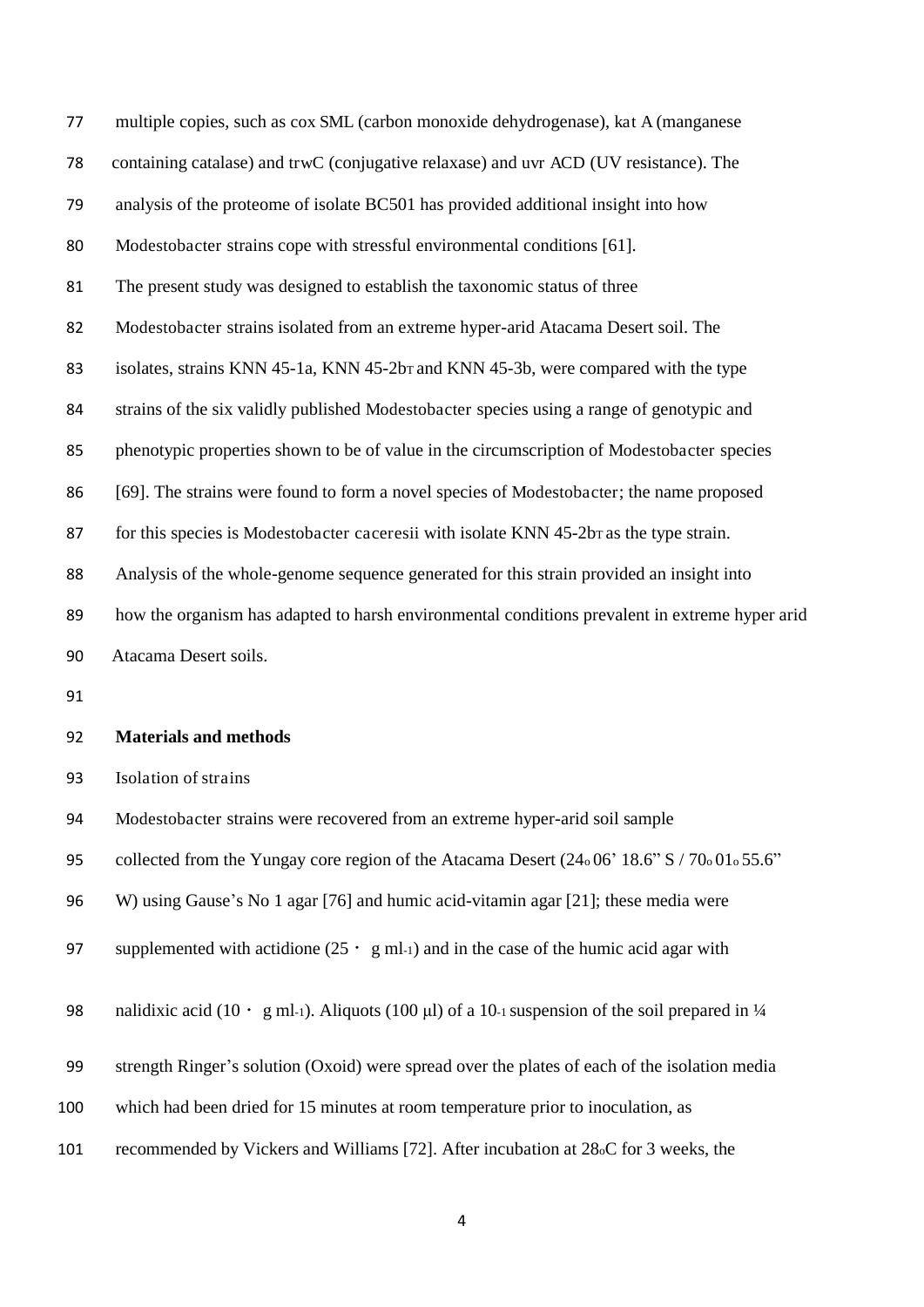presumptive Modestobacter isolates were counted and expressed as the number of colony forming units (cfu) per gram dry weight soil.

Test strains, maintenance and cultural conditions

 Three representative strains were taken from the isolation plates, isolate KNN 45-1a 107 was from one of the Gause's No 1 agar plates and isolates KNN 45-2b<sub>T</sub> and KNN 45-3b from humic acid agar plates. The isolates together with M. lapidis MON 3.1T, M. marinus DSM 109 45201 T, M. multiseptatus DSM 44406 r and M. muralis MDVD1 T, M. roseus DSM 45764 T and M. versicolor DSM 16678T were maintained on modified Bennett's agar slopes [23] at room temperature and as suspensions of cells in 20% v/v glycerol at -20oC and -80oC. Biomass for the fatty acid and molecular systematic analyses carried out on the isolates was harvested from yeast extract-malt extract agar plates (International Streptomyces Project [ISP] medium 2; [62] that had been incubated at 28oC for 5 days; the biomass preparations were washed twice in distilled water and stored at -20oC. Biomass for the additional chemotaxonomic studies carried out on isolate KNN 45-2bT was prepared in shake flasks (200 revolutions per minute) of ISP 2 broth after incubation for 14 days at 28oC; cells were harvested by centrifugation, washed twice in distilled water and freeze-dried.

Phylogenetic analyses

121 Genomic DNA was extracted from isolates KNN 45-1a, KNN 45-2bT and KNN 45-3b

and PCR-mediated amplification of 16S rRNA and gyrase B (gyrB) genes and direct

sequencing of the purified PCR products realised following procedures described by Carro et

al. [10]. The resultant 16S rRNA gene sequences (1390 to 1405 bp) were aligned using

CLUSTAL X [66] against corresponding sequences of the Modestobacter type strains

retrieved from the GenBank database using the EzTaxon-e server [26]. Phylogenetic trees

were inferred using the maximum-likelihood [14], maximum-parsimony [16] and neighbour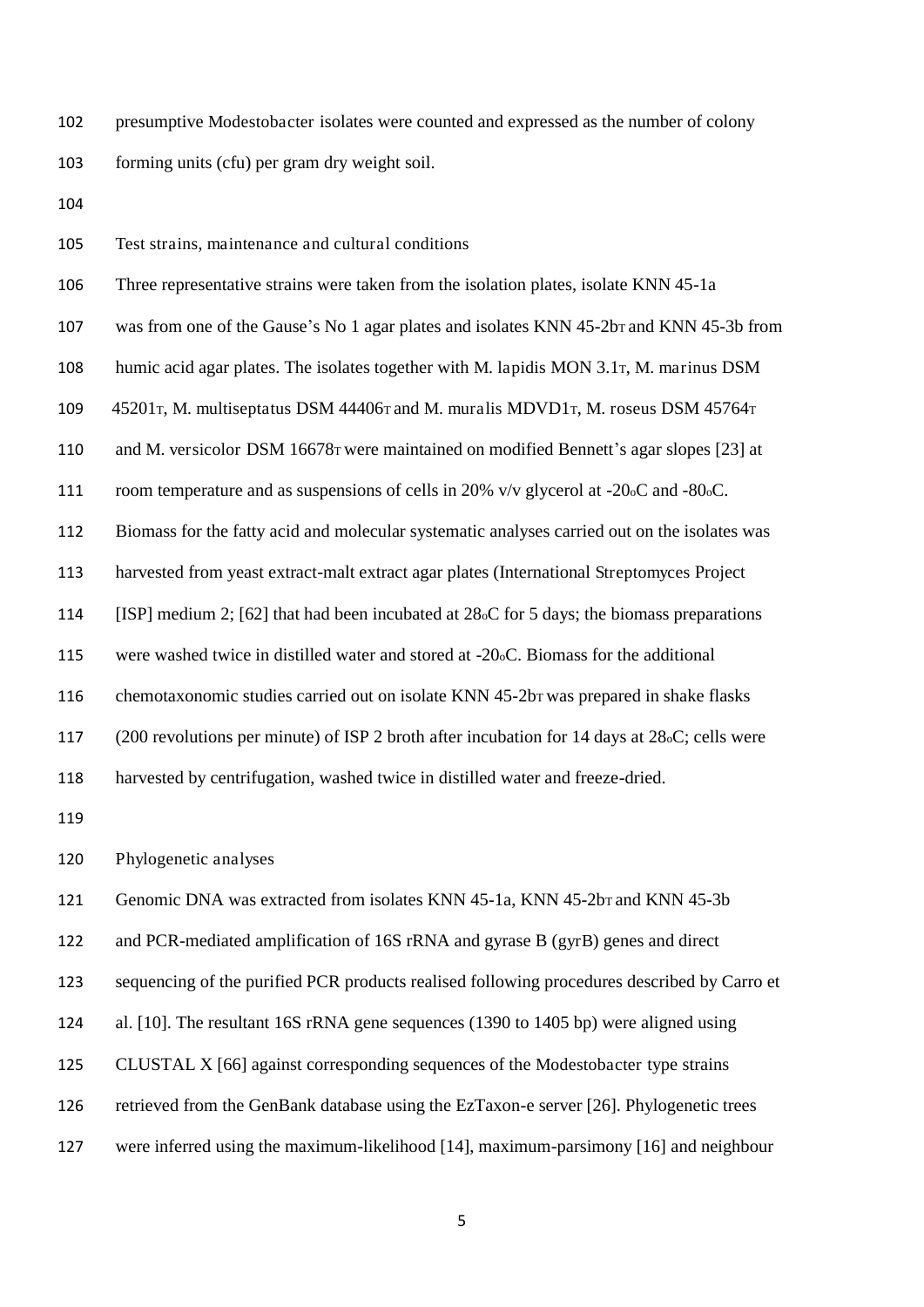| 128 | joining [55] algorithms with 1,000 bootstrap replicates [15] after removing the gaps and     |
|-----|----------------------------------------------------------------------------------------------|
| 129 | missing data from the nucleotide sequence alignment using the MEGA 6 software package        |
| 130 | [65]. The neighbour-joining and maximum-parsimony trees were obtained using the Max          |
| 131 | mini branch-and-bound algorithm [47]. The phylogenetic position of the three isolates was    |
| 132 | established using representative sequences from members of the family                        |
| 133 | Geodermatophilaceae.                                                                         |
| 134 | Partial gyrB gene sequences of all of the Modestobacter type strains generated in this       |
| 135 | study were used to determine the potential value of this gene as a phylogenetic marker. All  |
| 136 | sequences (1043-1361 bp) were aligned and the corresponding phylogenetic trees were          |
| 137 | constructed as explained above for the 16S rRNA gene. In this analysis, G. obscurus DSM      |
| 138 | 43160 r was used as an outgroup.                                                             |
| 139 |                                                                                              |
| 140 | <b>BOX</b> typing                                                                            |
| 141 | BOX-PCR fingerprinting profiles from genomic DNA extracted from the isolates and             |
| 142 | Modestobacter type strains were generated using the BOXAIR primer [71] and previously        |
| 143 | described experimental conditions [68]. Cluster analysis based on the Pearson moment         |
| 144 | correlation coefficient was carried out with the software Gel-Compar II (Applied Maths).     |
| 145 |                                                                                              |
| 146 | Chemotaxonomy                                                                                |
| 147 | The isolates were examined for the presence of the isomers of diaminopimelic acid            |
| 148 | (A2pm) following the procedure described by Hasegawa et al. [20]. In turn, fatty acids       |
| 149 | extracted from the isolates were methylated, analysed using the protocol of the Sherlock     |
| 150 | Microbial Identification (MIDI) system, version 5 [57]; the resultant peaks were named using |
| 151 | the SACTIN 6 database and the results compared with those of the Modestobacter type          |
| 152 | strains which had been examined under the same experimental conditions [69]. Using           |
| 153 | standard chromatographic procedures isolate KNN 45-2br was examined for the presence of      |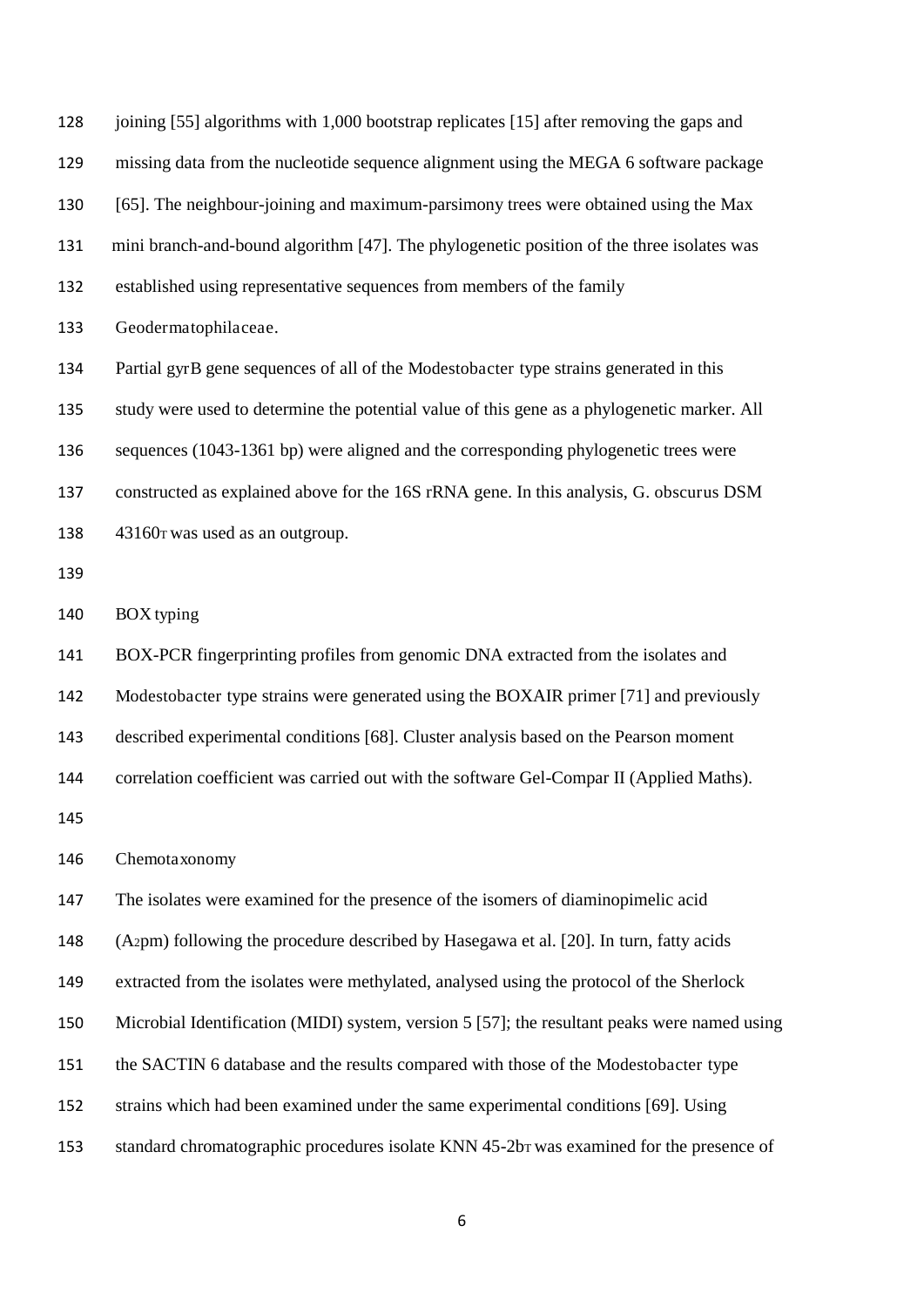diagnostic menaquinones and polar lipids [38] and whole-organism sugars [64].

Cultural and morphological properties

The isolates were examined for motility and micro-morphological properties using

procedures described by Trujillo et al. [69]. Cultural properties of the isolates were recorded

on tryptone-yeast extract, yeast extract malt extract oatmeal, inorganic salts-starch, glycerol

asparagine, peptone-yeast extract-iron and tyrosine agar plates (ISP media 1-7; [62])

161 following incubation at 28<sub>o</sub>C for 14 days.

Phenotypic properties

The isolates were screened for a combination of biochemical, degradation and physiological

properties shown to be of value in an earlier study of Modestobacter strains [69]. All of the

tests were carried out in duplicate using a standard inoculum equivalent to 5.0 on the

McFarland scale [39]. In addition, the ability of the isolates to grow in the presence of carbon

dioxide as a sole carbon source was examined using a Thermo Forma Series II Water Jacket

CO2 incubator and carbon utilisation agar plates (ISP medium 9, [62]) was determined

following incubation at 28oC for 14 days.

172 Whole-genome sequencing of isolate KNN 45-2b<sub>T</sub> and genomic analyses

Isolate KNN 45-2bT was grown in tryptone soy broth supplemented with 10% sucrose

yeast extract-malt extract (1%, v/v), 5mM MgCl2 and 0.5% glycine at 30oC for 48 h. Cells

were spun down, and resuspended in 10 mM NaCl, 20 mM Tris-HCl (pH 8.0) and 1 mM

EDTA then incubated with lysozyme at 37oC for 1-30 minutes until they were lysed. SDS

177 (0.5% final concentration) and proteinase K (40  $\cdot$  g) were added and the cell extract incubated

at 50oC for 6 h when a standard phenol-chloroform extraction was carried out on the lysate.

The pH of the extract was adjusted to 5.5 with 0.3M sodium acetate and DNA spooled with a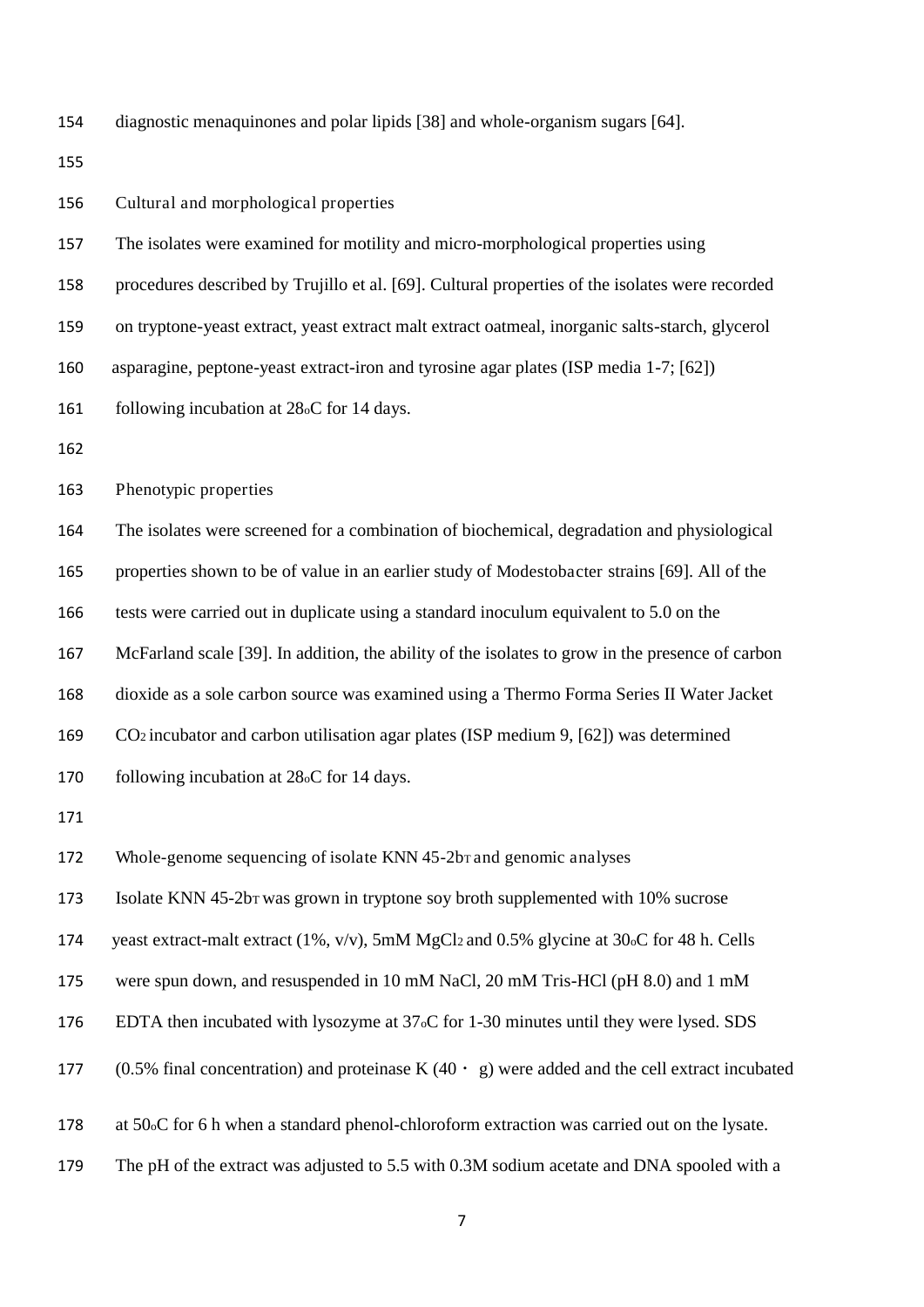glass rod following the addition of 2 volumes of 96% ethanol. After washing and drying the DNA was dissolved in TE buffer, DNA quality was verified by sal1 digestion and agarose gel electrophoresis.

183 The genome of strain KNN 45-2bT was sequenced on an Illumina platform (Service SX, Leiden, The Netherlands). The quality of the 100-nt pair end reads was verified using FastQC (1, http://www.bioinformatics.bbsrc.ac.ukprojects/fastgc/) and depending on the quality, reads were trimmed to various lengths at both ends. The trimmed reads were assembled using Velvet [77]. The genome was annotated using the RAST server [3] with default options. Predictions of gene clusters for natural products were performed using antiSMASH [35] Protein sequences of genes belonging to cox and uvr gene clusters in M. 190 marinus strain BC501 were BLAST searched in the genome of strain KNN 45-2bT on the SEED server using default settings [4]. A BLAST based average nucleotide identity (ANIb) of the genome of strain KNN 45- 2bT was calculated against the genome sequence of M. marinus DSM 45201T (Sangal and Goodfellow, unpublished data) using Jspecies [52]. A two-way average amino acid identity

 (AAI) was calculated using the protein sequences of these strains by an online resource from the K. Konstantinidis group (http://enve-omics.ce.gatech.edu/aai/). The digital DNA–DNA hybridization (dDDH) values between these genomes were calculated using the genome-to genome distance calculator, GGDC 2.0 [2,36].

#### **Results**

Isolation, enumeration, cultural and morphological properties and phylogeny

Small numbers of strains growing on the isolation plates were assigned to the genus

Modestobacter as they formed characteristically round, slightly mucoid colonies that were

204 initially orange to beige in colour but later turned black. The highest count,  $6.0 \times 10$ -1 cfu/g

dry weight soil, was recorded on the humic acid-vitamin agar plates. All of the isolates were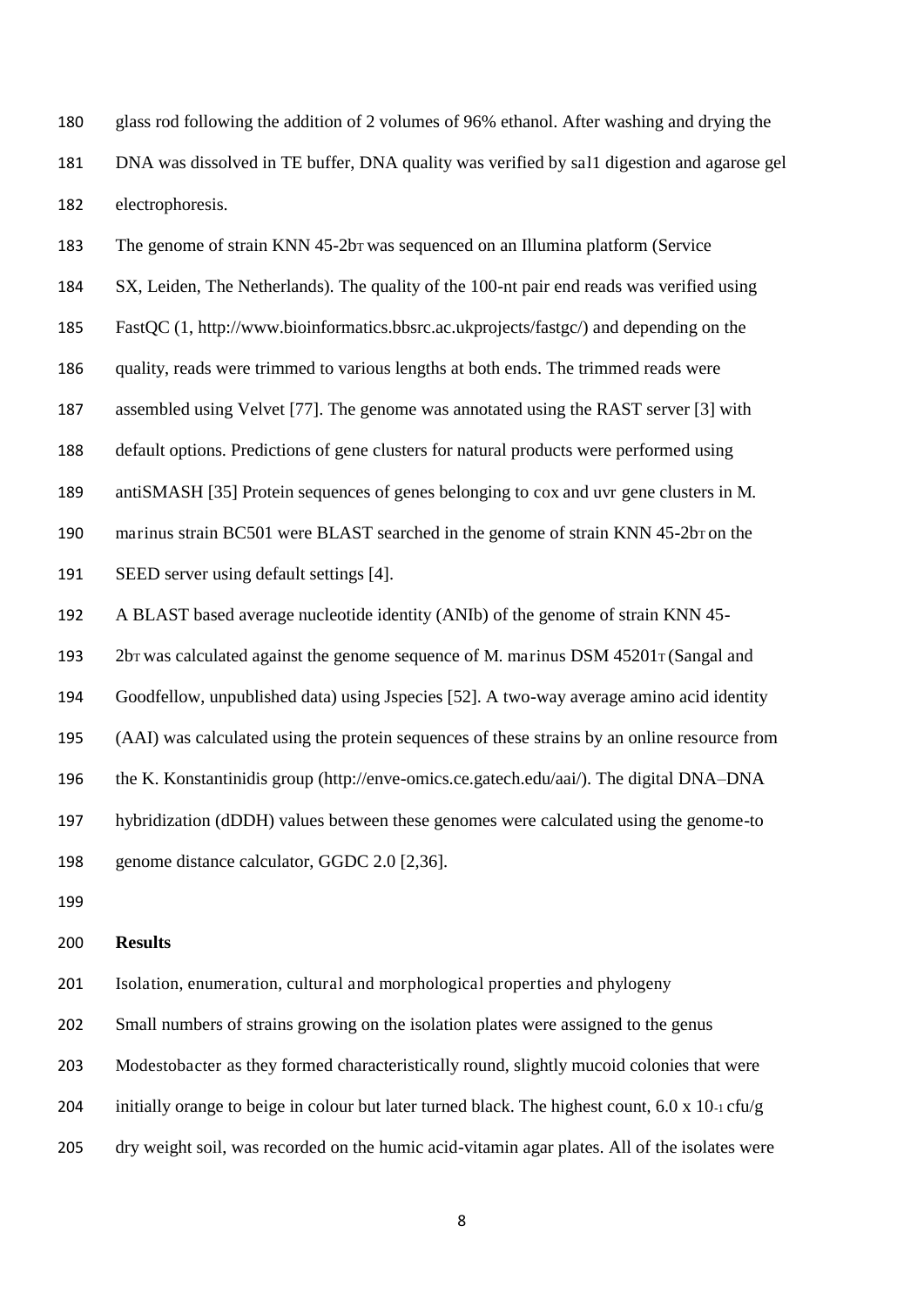shown to be Gram-stain-positive, non-motile and formed short-rod and coccoid shaped cells that had a tendency to remain aggregated (Fig. 1). Colonies were olive to yellowish in colour, but turned black on prolonged incubation. The isolates and the Modestobacter type strains were found to grow well on most of the ISP media producing pigments that ranged from yellowish white to black (Table 1). The colonies were flat, round and mucoid with entire margins.

 The isolates were shown to have identical 16S rRNA gene sequences, which, when compared with corresponding sequences of the Modestobacter type strains showed that they formed a distinct lineage within the evolutionary radiation of the genus Modestobacter, one that was supported by the neighbour-joining, maximum-likelihood and maximum-parsimony algorithms and by an 86% bootstrap value (Fig. 2). The strains formed a well delineated branch in the Modestobacter 16S rRNA gene tree together with the type strains of M. marinus and M. roseus, a relationship supported by a 96% bootstrap value and by all three tree-making algorithms. They were shown to be most closely related to the type strain of M. marinus sharing a 99.6% 16S rRNA gene similarity with the latter, a value that corresponds to 5 nucleotide (nt) differences at between 1387 and 1403 locations; the corresponding figures between the isolates and the M. roseus type strain were 99.4% 16S rRNA gene sequence similarity and 9 nt differences at between 1385 and 1409 sites. 224 The three isolates were recovered as a well-defined cluster in the gyrB gene tree with 225 M. marinus as the most closely related species, a result supported by a bootstrap value of 99% (Fig. 3). Sequence similarities between the isolates were identical while a value of 227 96.4% was obtained between them and the type strain of M. marinus. The same tree topology was obtained when the different algorithms used for the 16S rRNA gene sequence analyses 229 were applied. Overall, the Modestobacter species had sequence similarities between 87.8 – 230 91.1% and were well separated; the gyrB gene phylogeny showed better resolution than the corresponding 16S rRNA phylogeny.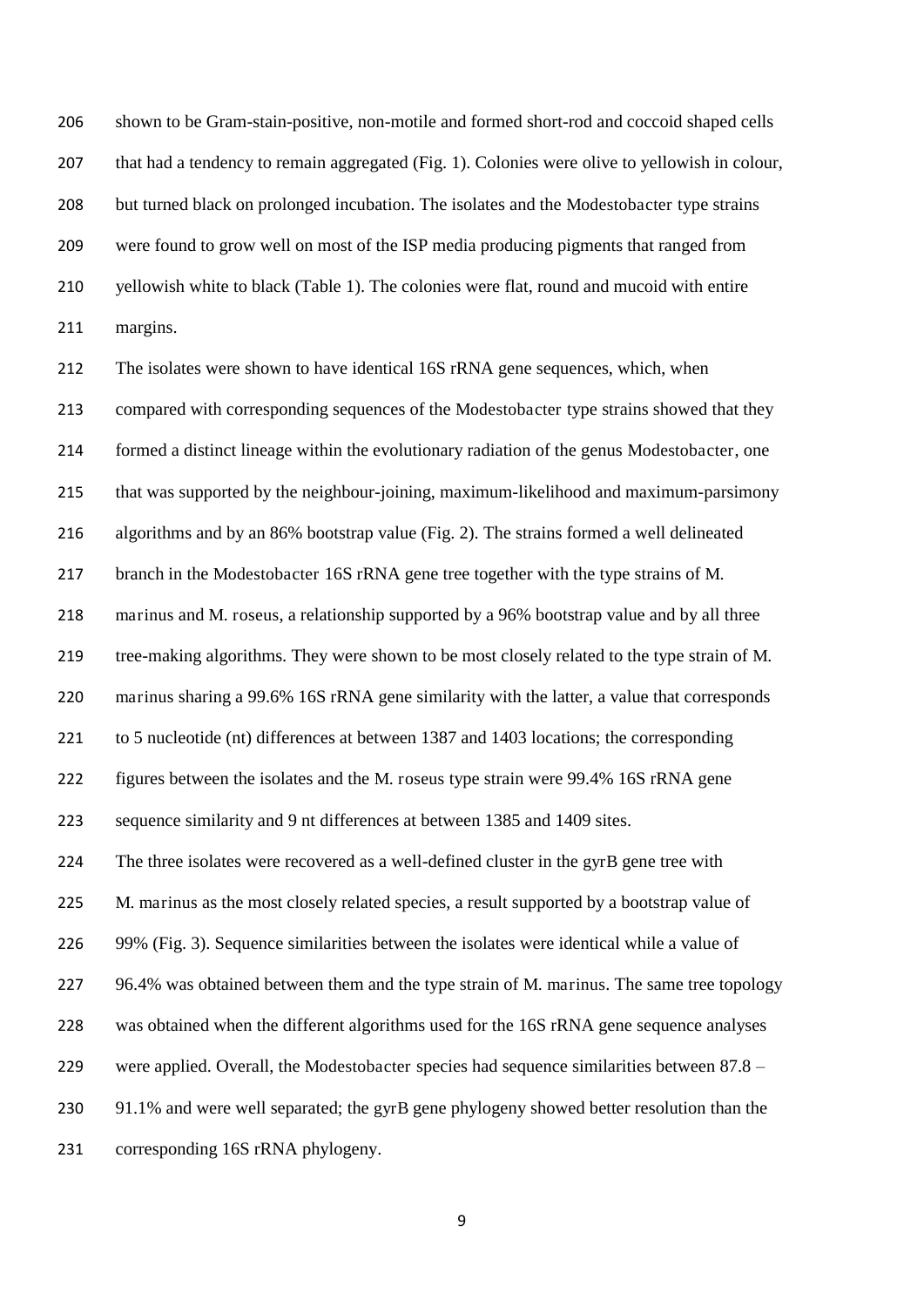BOX-PCR profiles of the isolates and selected reference Modestobacter type strains

clearly showed the diversity of their genetic profiles (Fig.S1). The isolates have very similar

banding patterns which sharply distinguish them from the reference strains, notably from the

type strain of M. marinus.

Chemotaxonomy

238 The three isolates were found to contain meso-A2m as the diamino acid, iso-C16:0 as the predominant fatty acid, but lacked mycolic acids. The fatty acid profiles of the isolates were seen to show qualitative and quantitative differences when compared with corresponding profiles of the Modestobacter type strains, as exemplified by the presence of predominant 242 amounts of C<sub>17:0</sub> and iso-C<sub>15:0</sub> in the type strains of M. marinus and M. multiseptatus, respectively (Table 2). Isolate KNN 45-2bT was found to contain tetrahydrogenated menaquinone as the sole isoprenologue, whole-cell hydrolysates rich in arabinose, glucose, ribose and rhamnose, and diphosphatidylglycerol, phosphatidylethanolamine (taxonomically significant component), phosphatidylglycerol, phosphatidylinositol, phosphatidylinositol mannoside, and three unidentified lipids (Fig.S2). Phenotypic tests 250 Duplicated strains of KNN 45-1a, KNN 45-2b<sub>T</sub> and KNN 45-3b were found to give identical results for all of the phenotypic tests. The isolates and the Modestobacter type strains were shown to grow at 20oC and 28oC, at pH 7.0 and pH 8.0, produce acid phosphatase, esterase (C4), leucine arylamidase, naphthol-AS-B1 phosphohydrolase and valine arylamidase (API tests), reduce nitrate to nitrite, hydrolyse urea, use acetoacetic acid and dextrin as sole carbon sources and grow in the presence of fusidic acid, minocycline and potassium tellurite (Biolog GENIII microplates). Scant growth was detected in the presence of 5% CO2 as the sole carbon source. In contrast, none of the strains were found to grow at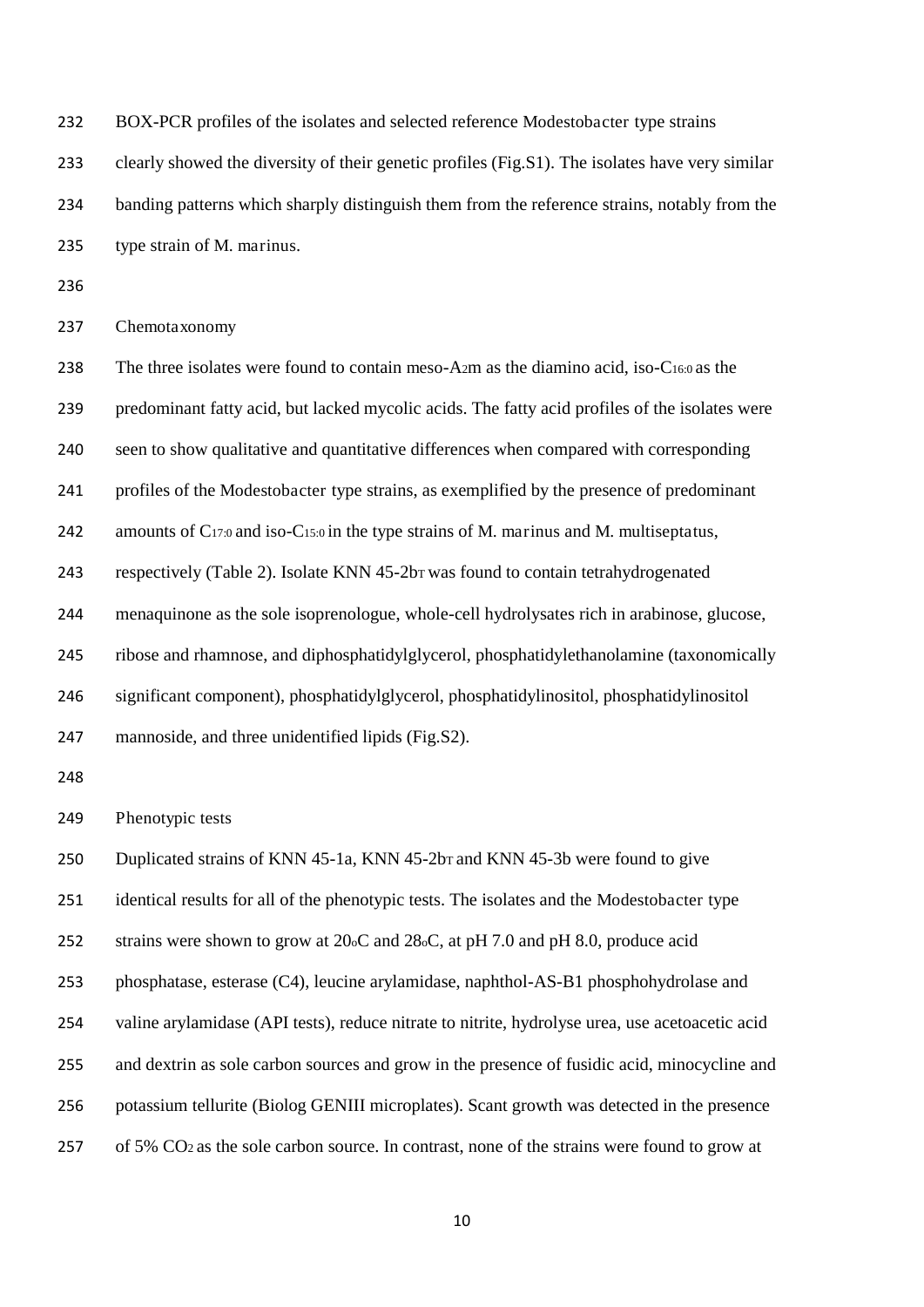| 259 | to assimilate · -amino-butyric acid, formic acid, · -methyl-D-glucoside, glycyl-proline or      |
|-----|-------------------------------------------------------------------------------------------------|
| 260 | methyl pyruvate as sole carbon sources (Biolog GEN III microplates).                            |
| 261 | The remaining phenotypic tests were found to distinguish the three isolates from the            |
| 262 | Modestobacter type strains (Table 3) which had been examined using the same media,              |
| 263 | methods and cultivation conditions [69]. In particular, the isolates were separated from the    |
| 264 | type strain of M. marinus, as exemplified by their ability to produce · -chymotrypsin and       |
| 265 | esterase lipase (C8) (API ZYM tests), to assimilate acetic acid, gentiobiose, D-raffinose, D    |
| 266 | serine, D-trehalose and D-turanose and grow in the presence of tetrazolium violet (Biolog       |
| 267 | GEN III microplates).                                                                           |
| 268 |                                                                                                 |
| 269 | Genomic analyses resolving the taxonomic status of KNN45-2bT 270                                |
| 270 | The whole genome sequence of strain KNN45-2br was compared to that of its nearest               |
| 271 | phylogenetic neighbour, namely M. marinus DSM 45201 T (Sangal and Goodfellow,                   |
| 272 | unpublished data). ANIb values of 89.3% and 90.4% were observed when the genome                 |
| 273 | sequence of KNN45-2br and M. marinus DSM 45201 r were used as reference against one             |
| 274 | another, respectively. Similarly, an AAI value of 90.1% (SD: 11%) was observed between          |
| 275 | these strains. The dDDH value was $42.4 \pm 3.1$ between isolate KNN45-2br and M. marinus       |
| 276 | DSM 45201 $\tau$ , a value well below the recommended cut-off value of 70% recommended for      |
| 277 | the assignment of strains to the same species [74]. These results provide further evidence that |
| 278 | these strains belong to two different species.                                                  |
| 279 |                                                                                                 |
| 280 | Detection of genes associated with stress responses                                             |
| 281 | The genome of isolate KNN 45-2br was assembled into 140 contigs to give a total                 |

258  $40\text{oC}$ , at pH 4, 10 or 11, to produce  $\cdot$  -fucosidase,  $\cdot$  - or  $\cdot$   $\cdot$  galactosidases (API ZYM tests) or

282 genome size of ∽ 4.96 Mb with an average GC content of 73.6 mol%. The genome sequence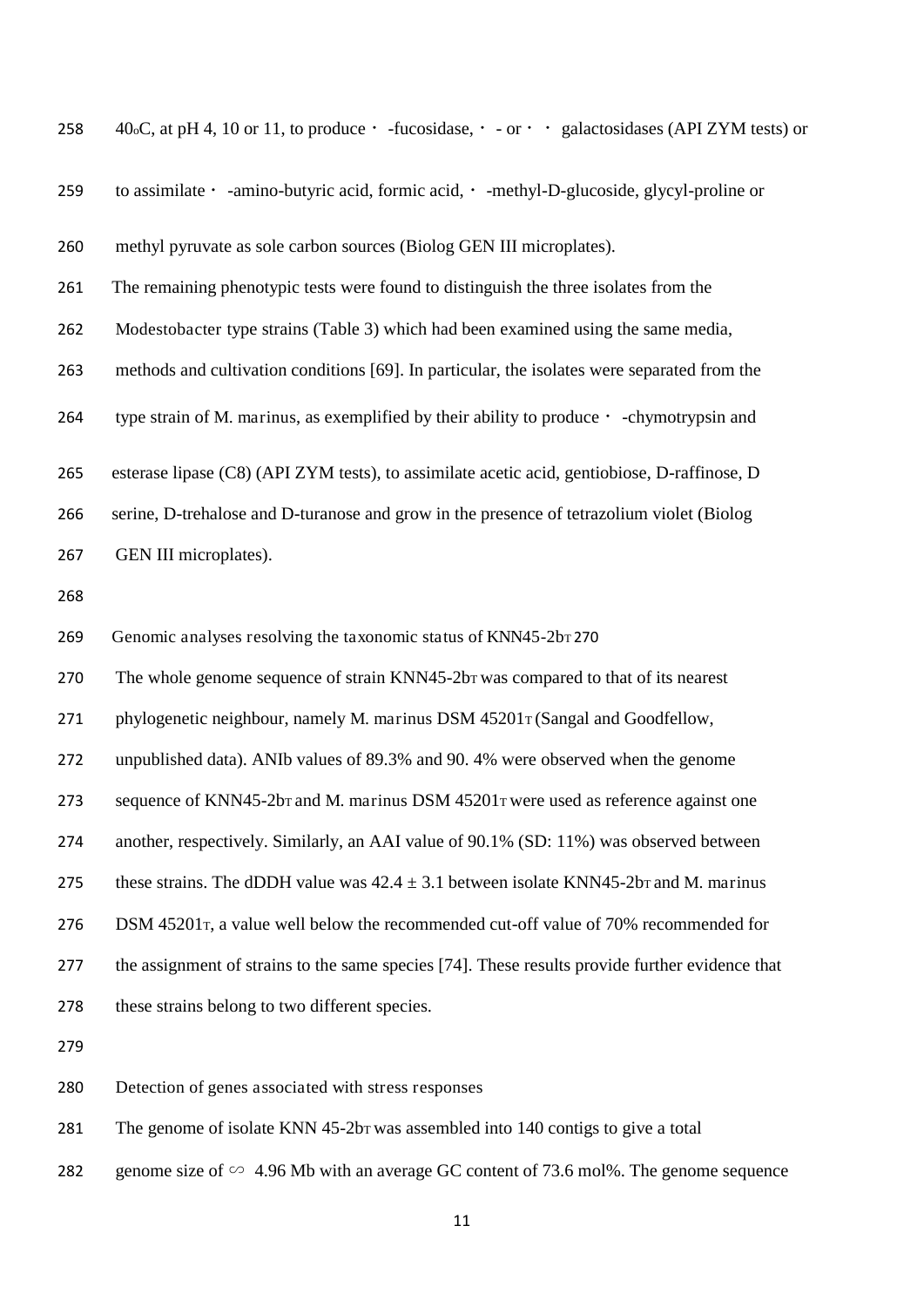has been deposited at DDBJ/EMBL/GenBank under accession number JPMX00000000. The whole genome was annotated to include 4,683 protein coding sequences and 50 RNA (47 tRNA) genes by the RAST pipeline.

287 The SEED analyses [4] of the KNN 45-2bT genome identified 110 genes that are associated with stress responses, including hrcA and grpE genes and the dnaK-J gene cluster involved in the heat shock response [29] and four genes encoding the CspA family of proteins that respond to cold shock (Supplementary Table 1; [12]). Multiple copies of bet genes (2 copies of betA, one copy of betB and two copies of betT) and two proU and one sox gene cluster involved in the uptake of choline and betaine and betaine biosynthesis are also present [7,25,33,46,73]. These metabolic activities contribute to the response against osmotic stress [6,40]. Two genes involved in carbon starvation were identified (fig|6666666.51110.peg.3264 and fig|6666666.51110.peg.1467) that encode a carbon storage regulator CsrA and carbon starvation protein A, respectively (Supplementary Table 297 1), CsrA is a global regulator involved in repression of multiple genes / pathways, including glycogen biosynthesis [53,54]. Carbon starvation protein A may help the strain to survive in low carbon habitats by activating peptide uptake [31,49,58]. Although the SEED analyses did not identify any genes associated with the response to desiccation stress, a number of genes involved in the biosynthesis and uptake of trehalose were scattered across the genome; trehalose has been linked with tolerance to heat and desiccation in bacteria [51]. The BLAST search of the genes involved in UV resistance in M. marinus strain BC501 revealed the presence of two copies of uvrA, one uvrB and three copies of uvrD genes in strain KNN 45-2bT (Supplementary Table 2), the uvrC gene of strain BC501 showed 306 partial similarity with a gene in strain KNN 45-2bT. The KNN 45-2bT genome also contained a recO gene and three copies of recQ DNA helicase that are known to be involved in stabilizing the genome [22,34]. The BLAST searches also revealed the presence of two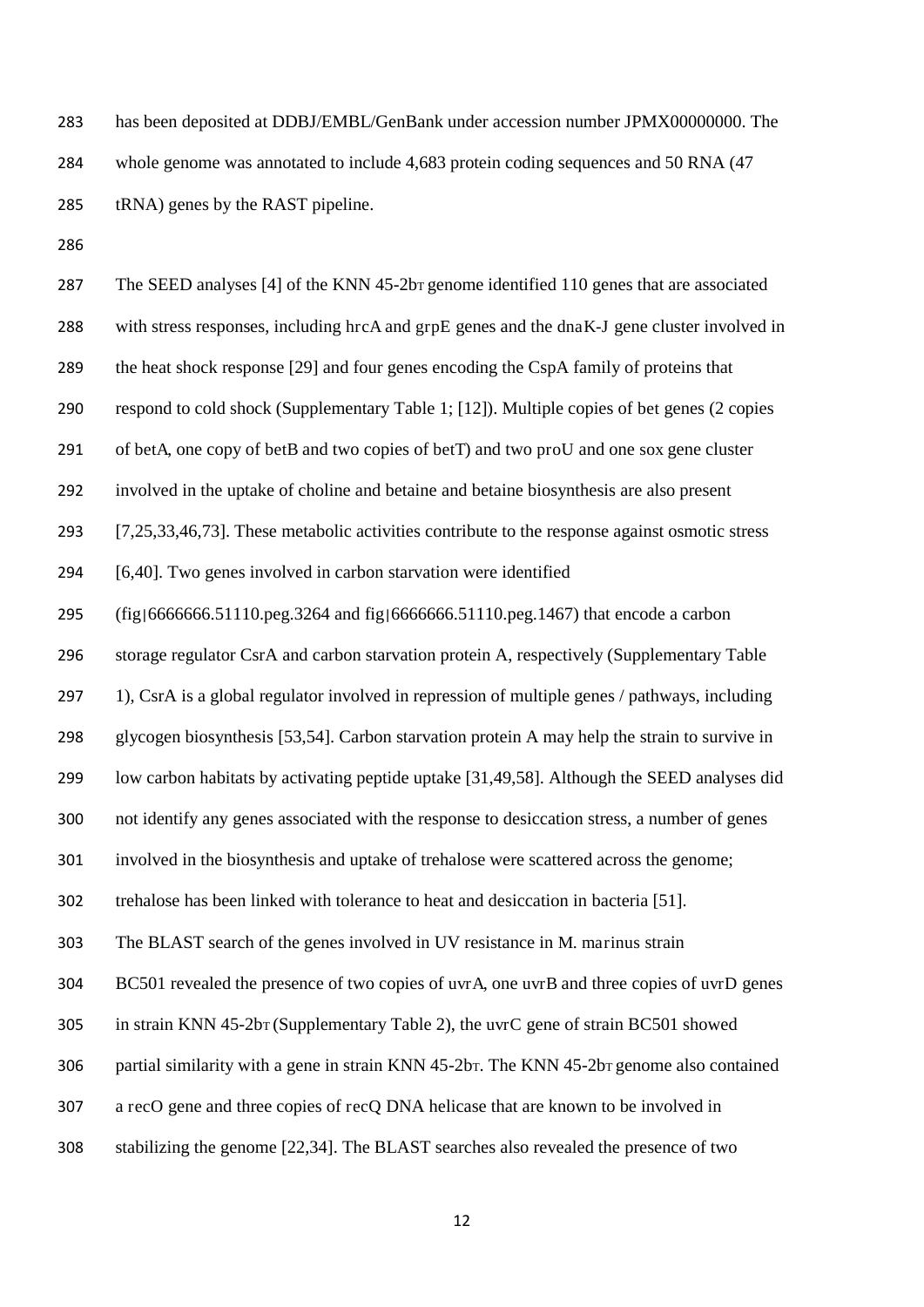coxGLSM gene clusters, an additional cluster of coxLSM, as well as coxD and coxE genes (Supplementary Table 2). The coxGLSM cluster encodes different subunits of carbon monoxide (CO) dehydrogenase that contain domains for molybdopterin, Fe-S and FAD binding. Carbon monoxide dehydrogenases enable chemolithoautotrophic lifestyles in bacteria through utilization of CO as a carbon and energy source [30]. Biosynthetic gene clusters for secondary metabolites Antibiotics and Secondary Metabolite Analysis Shell (antiSMASH version 3.0.4; [35]) identified a siderophore gene cluster that is predicted to encode desferrioxamine B. Four of the five biosynthetic genes of this gene cluster show significant homology with the desferrioxamine B gene cluster in Streptomyces coelicolor strain A3(2) [5,67]. In addition, 320 five other putative gene clusters were identified in the KNN 45-2bT genome, including one type II polyketide, one type III polyketide and two terpene biosynthetic clusters. One gene cluster was not assigned to any functional category. Although this strain was isolated from an extreme environment, biosynthetic gene clusters for the synthesis of antibiotics or other special biomolecules were not identified. However, antiSMASH may have limited capabilities to detect all of the biosynthetic gene clusters in the genome, as observed for Streptomyces leeuwenhoekii C34T where the hygromycin A gene cluster was not identified by antiSMASH [8,17].

#### **Discussion**

 The three representative strains taken from the isolation plates were found to share morphological and phenotypic properties and fatty acid profiles consistent with their classification in the genus Modestobacter [43,69], a point underlined by the menaquinone, whole cell sugar and lipid composition of isolate KNN 45-2bT. In addition, the isolates formed a branch in the Modestobacter 16S rRNA and gyrB gene trees (Figs 2 and 3) that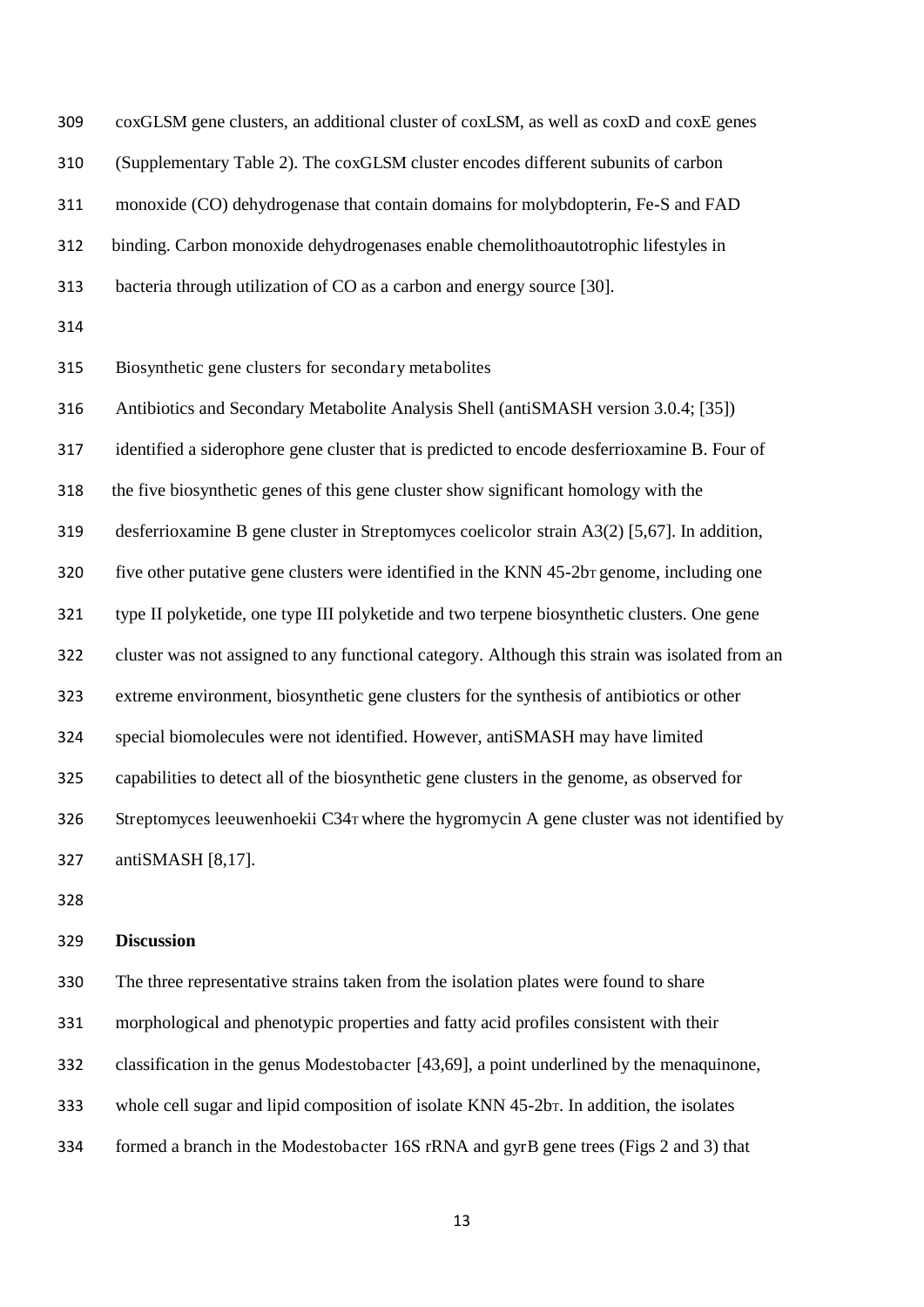were most closely related to the type strain of M. marinus but were distinguished readily from the latter based on fatty acid (Table 2) and BOX-PCR (Fig S1) profiles and by a broad range of phenotypic properties (Table 3).

Whole genome sequence analyses such as ANI [27,28] and AAI between orthologous

genes [60] are powerful and reliable tools for species delineation [56]. Genome-to-genome

sequence comparison has also been widely used to delineate prokaryotic species and dDDH

values found to highly correlate with genetic distances based on variations in 16S rRNA

genes [2,56]. It was, therefore, encouraging that the ANIb, AAI and dDDH values between

343 the genomes of isolate KNN45-2bT and M. marinus DSM 45201T indicated that these strains

clearly belong to distinct species within the genus Modestobacter.

It is evident from this broad-ranging polyphasic taxonomic study that isolates KNN

45-1a, KNN 45-2bT and 45-3b form a centre of taxonomic variation within the genus

Modestobacter that merits recognition as a new species. It is proposed that these isolates be

recognised as Modestobacter caseresii sp. nov.

Description of Modestobacter caceresii (ca. ce. res'. i.i. sp. nov. caceresii, named in

honour of Luis Cáceres in recognition of his studies on relative humidity patterns and water

availability in arid Atacama Desert soils.

Aerobic, Gram-stain-positive, non-motile actinobacteria which form short rods and

coccoid-like elements and grow especially well on ISP 2 agar as black mucoid colonies.

354 Grows from 20-37<sub>o</sub>C, optimally ∽ 28<sub>o</sub>C, and from pH 5-9, optimally ∽ pH 7.5 and in the

presence of 8% (w/v) NaCl. Additional phenotypic properties are cited in the text and in

Tables 1 and 2. The predominant fatty acid is iso-C16:0. Other chemotaxonomic markers

match those described for members of the genus Modestobacter. The G+C content of the

- 358 type strain is  $72.5 \pm 1.0 \text{ mol}$ %. Strain KNN 45-2bT (CECT 9023 $\text{T} =$  DSM 101691 $\text{T}$ ) was
- isolated from an extreme hyper-arid soil from the Yungay core region of the Atacama Desert
- in Chile. The GenBank accession number for the 16S rRNA gene sequence of isolate KNN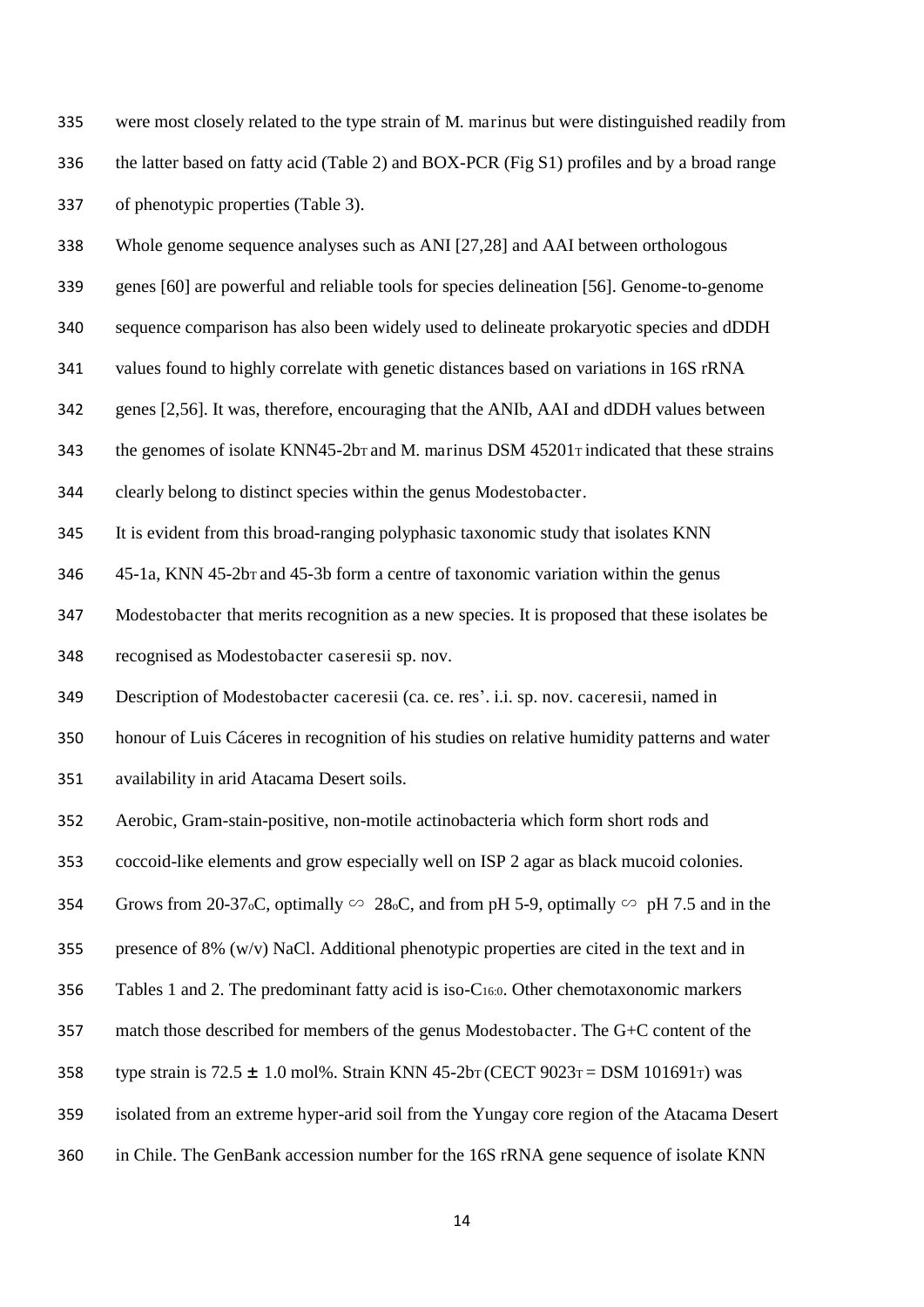45-2bT is LN898173 and that of its whole-genome sequence JPMX 00000000.

 This first report of Modestobacter strains from Atacama Desert soil provides further evidence that members of this poorly studied genus are present in habitats characterised by low water and nutrient availability, high solar radiation and sharp variations in temperature [12,13,45]. Given this context, it is particularly interesting that genes and gene clusters 366 identified in the genome of isolate KNN 45-2b<sub>T</sub> encode for attributes relevant to its ability to counter harsh conditions found in extreme hyper-arid Atacama Desert soils, as witnessed by genes involved in responses to osmotic stress (bet A-B genes and the sox gene cluster [6,40]), heat shock (hrcA, grpE and dna K-J gene, [29]), cold shock (cspA family genes; [13]) and heat tolerance and desiccation (biosynthesis and uptake of trehalose [51]). The organism is also equipped to survive low nutrient conditions and the presence in the genome of multiple sox genes is consistent with a chemolithotrophic metabolism as the isolate has the capacity to use CO as a sole carbon and energy source [11,30]. It also has the potential to metabolise environmental proteins and peptides under starvation conditions as it has a gene that encodes for carbon starvation protein A, this gene has been reported to activate peptide uptake during energy starvation thereby allowing bacteria to use alternative energy sources [49,58]. Microorganisms in Atacama Desert soils need strategies to survive high levels of UV radiation which can damage DNA by a number of photochemical reactions; nucleotide excision repair plays a key role in repairing damaged DNA [18,24]. Isolate KNN 45-2T has the ability to protect and repair damage caused by UV radiation as it has genes that encode for Uvr ABCD proteins, excision proteins that have been reported in a number of bacteria [18]. Mutations in uvr ABC genes have been shown to be associated with UV sensitivity in Rhodobacter sphaeroides [32].

#### **Conflict of Interest**

The authors declare no conflicts of interest.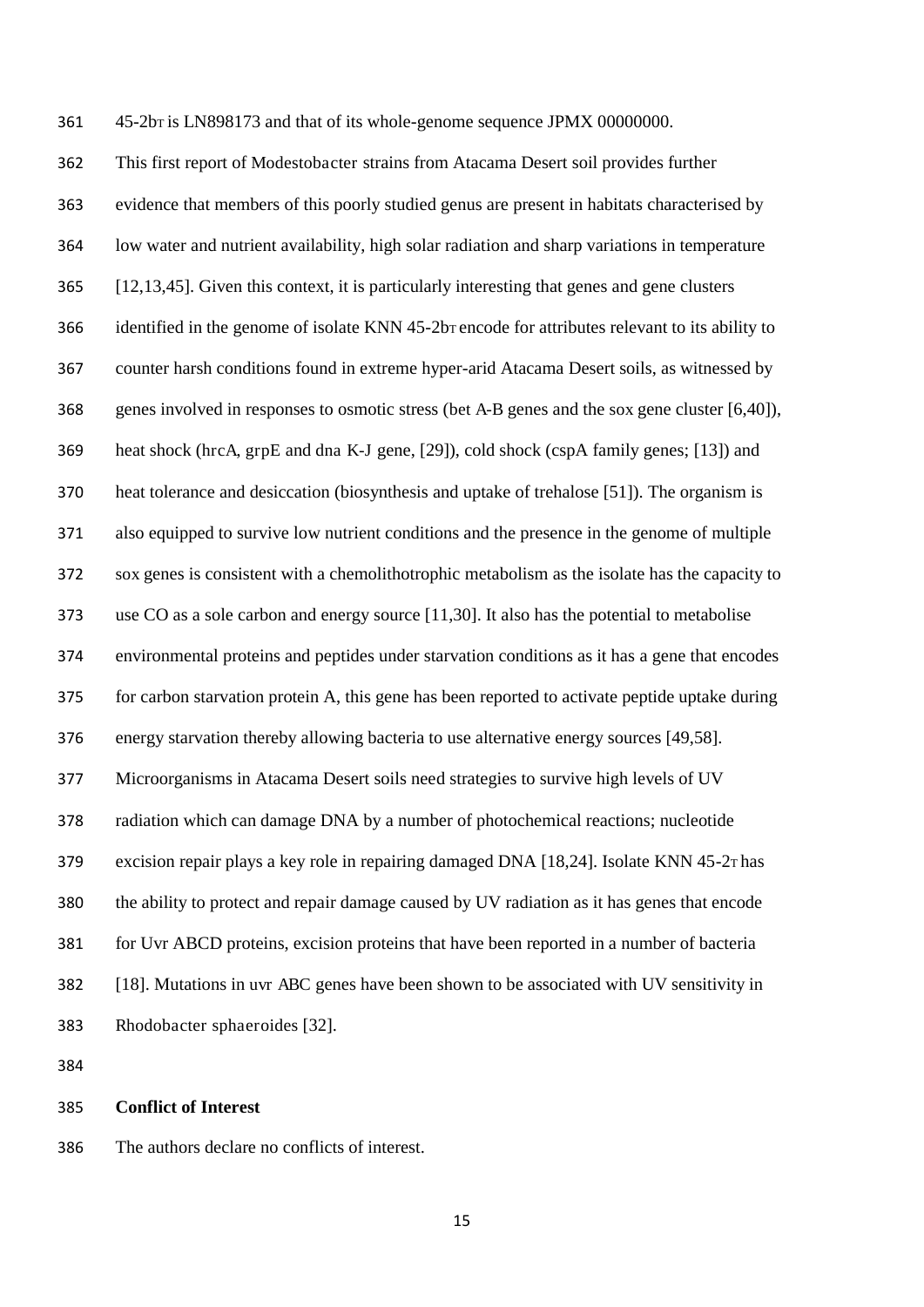| 388 | <b>Acknowledgements</b>                                                                        |
|-----|------------------------------------------------------------------------------------------------|
| 389 | KB is grateful for a scholarship from The Royal Thai Government, ATB for support from          |
| 390 | The Royal Society (International Joint Programme Grant JP 100654), MG for an Emeritus          |
| 391 | Fellowship from The Leverhulme Trust and MET for a grant from the Universidad de               |
| 392 | Salamanca (Programa 1, 18KAZG/463AC01). The authors are also indebted to Dr. J.E.M.            |
| 393 | Stach (School of Biology, Newcastle University) for initial helpful advice on interpreting the |
| 394 | genome of isolate KNN 45-2 <sub>T</sub> .                                                      |
| 395 |                                                                                                |
| 396 | <b>References</b>                                                                              |
| 397 | [1] Andrews, S. (2010) Fast QC: a quality control tool for high throughput sequence data.      |
| 398 | Available on-line at                                                                           |
| 399 | http:www.bioinformatics.babraham.ac.uk//projects/fastqc(IRet.list).                            |
| 400 | [2] Auch, A.F., von Jan M; Klenk H-P; Gőker, M (2010) Digital DNA: DNA hybridization           |
| 401 | for microbial species delineation by means of genome-to-genome comparison.                     |
| 402 | Standards of Genomic Sciences 2, 117-134.                                                      |
| 403 | [3] Aziz, R.K., Bartels, D., Best, A.A., DeJongh, M., Disz, T. and 21 other authors (2008)     |
| 404 | The RAST server: rapid annotations using subsystems technology. BMC Genomics                   |
| 405 | 9,75.                                                                                          |
| 406 | [4] Aziz, R.K., Devoid, S., Dsiz, T. and other authors (2012) SEED servers: high               |
| 407 | performance access to the SEED genomes, annotations and metabolic models. PLoS                 |
| 408 | One 7, e48053.                                                                                 |
| 409 | [5] Barona-Gomez, F., Wong, U., Giannakopulos, A.E., Derrick, P., Challis, G.L. (2004)         |
| 410 | Identification of a cluster of genes that detects desferioxanthine biosynthesis in             |
| 411 | Streptomyces coelicolor M145. J. Amer. Chem. Soc. 126, 16282-16283.                            |
| 412 | [6] Boncompagni, E., Osteras, M., Poggi, M.C., le Rudulier, D. (1999) Occurrence of            |
|     |                                                                                                |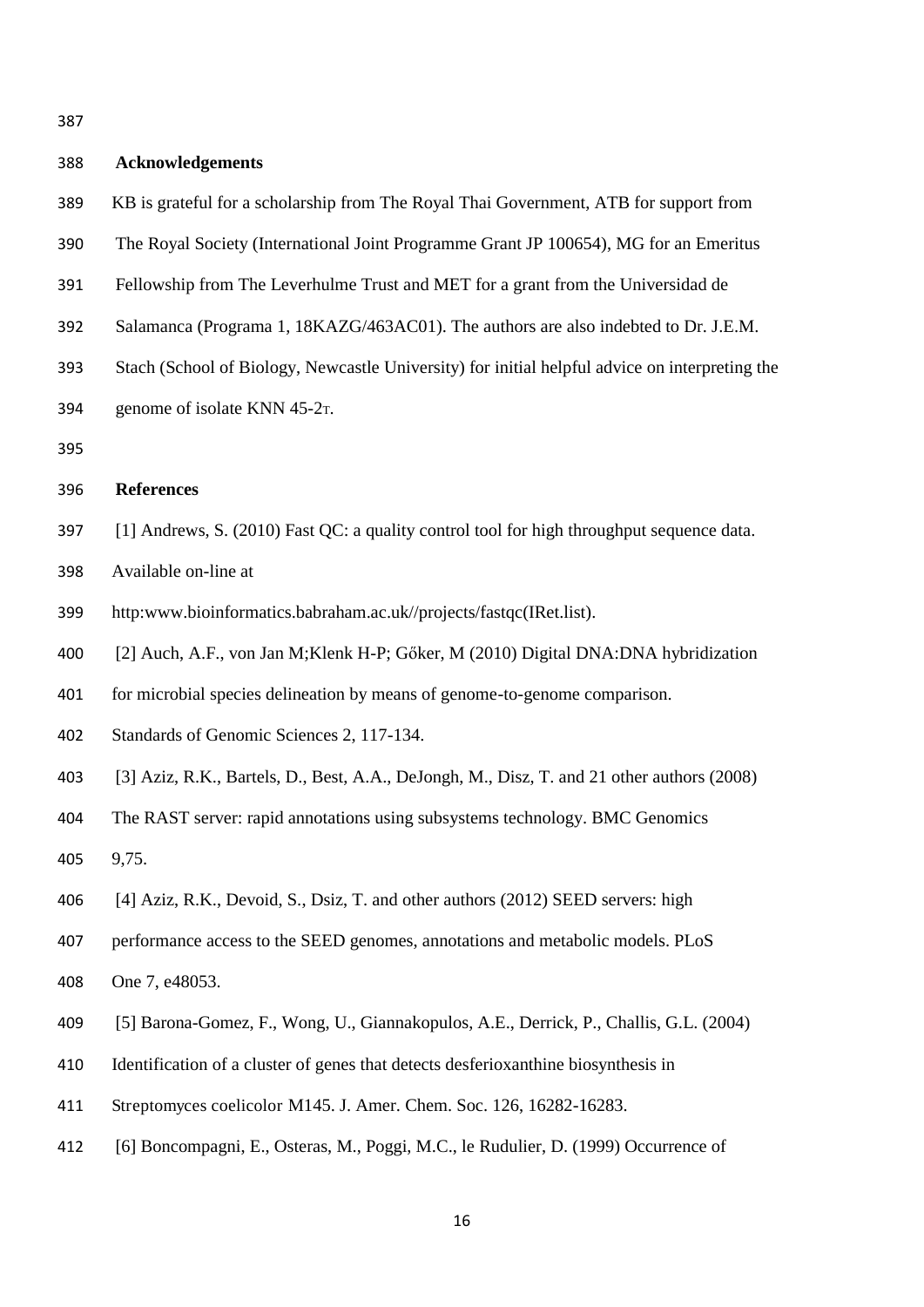- choline and glycine betaine uptake and metabolism in the family Rhizobiaceae and
- their roles in osmoprotection. Appl. Environ. Microbiol. 65, 2072-2077.
- [7] Boncompagni, E., Dupont, L., Osteras, M., Lamport, A., Poggi, M.C., le Rudulier, D.
- (2000) Characterization of a Sinorhizobiun meliloti, ATP binding histidine transporter
- also involved in betaine and proline uptake. J. Bacteriol. 332, 3717-3725.
- [8] Busarakam, K., Bull, A.T., Girard, G., Labeda, D.P., van Wezel, G.P., Goodfellow,
- M. (2014) Streptomyces leeuwenhoekii sp. nov., the producer of chaxalactins and
- chaxamycins, forms a distinct branch in Streptomyces gene trees. Antonie van
- Leeuwenhoek 105, 849-861.
- [9] Cáceres, L., Gomez-Silva, B., Garro, X.B., Rodriguez, V., Monardez, V., McKay,
- C.P. (2007) Relative humidity patterns and fog water precipitation in the Atacama
- Desert and biological implications. J. Geophys. Res. 112, GO4814.
- [10] Carro, L., Spröer, C., Alonso, P., Trujillo, M.E. (2012) Diversity of Micromonospora
- strains isolated from nitrogen fixing nodules and rhizosphere of Pisum sativum
- analyzed by multilocus sequence analysis. Syst. Appl. Microbiol. 35,73-80.
- [11] Dubbek, H., Gremer, L., Meyer, O., Huber, R. (2006) CO dehydrogenase. Part 5,
- molybdenum/tungsten. In Handbook of Metalloproteins, John Wiley & Sons.
- Published online: 15 April 2006. DOI:10.1002/0470028367.met 183.
- [12] Essoussi, I., Ghodhbane-Gtari, .F, Amairi, H., Sghaier, H., Jaouani, A., Brusetti, L.,
- Daffonchio, D., Boudabous, A., Gtari, M. (2010) Esterase as an enzyme signature of
- Geodermatophilus adaptability to Sahara desert stones and monuments. J. Appl.
- Microbiol. 108, 1723-1732.
- [13] Etchegaray, J.P., Inouye, M. (1999) CspA, CspB and CspG, major cold shock proteins
- of Escherichia coli, are induced at low temperature under conditions that completely
- block protein synthesis. J. Bacteriol. 181, 1827-1830.
- [14] Felsenstein, J. (1981) Evolutionary trees from DNA sequences: a maximum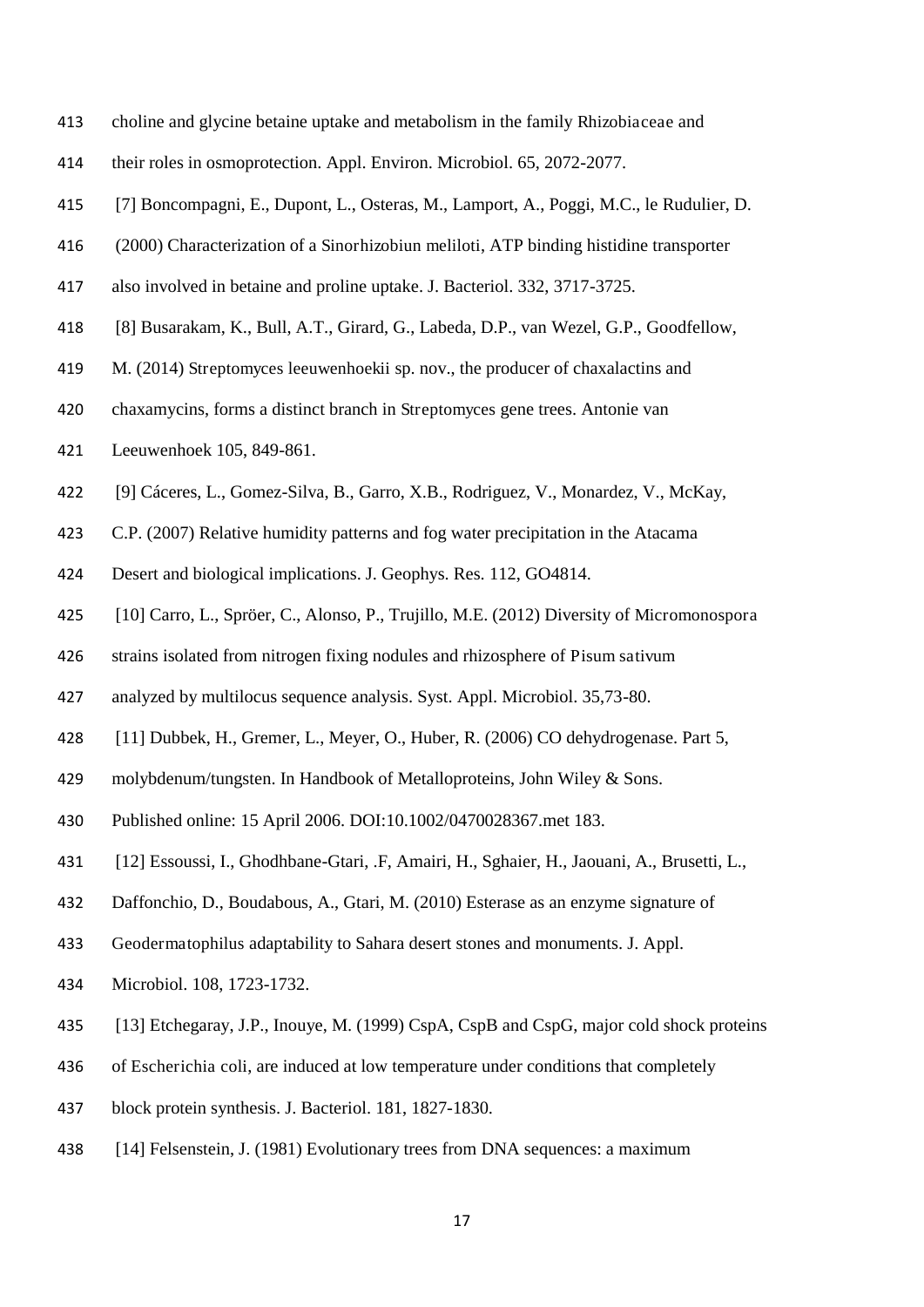- likelihood approach. J. Mol. Evol. 17, 368-376.
- [15] Felsenstein, J. (1985) Confidence limits on phylogenies: an approach using the
- bootstrap. Evolution 39, 383-391.
- [16] Fitch, W.M. (1971) Toward defining the course of evolution: minimum change for a
- specific tree topology. Syst. Zool. 20,406-416.
- [17] Gomez-Escribano, J.P., Castro, J.F., Razmilic, V., Chandra, G., Andrews, B., Asenjo,
- J.A., Bibb, M.J. (2015) The Streptomyces leeuwenhoekii genome de novo sequencing
- and assembly in single contigs of the chromosome circular plasmid pLSE1 and linear
- plasmid pLSE2. BMC Genomics 16,485.
- [18] Goosen, N,, Moolenaar, G.F. (2008) Repair of UV damage in bacteria. DNA Repair 7, 353-379,
- [19] Gtari, M., Essoussi, I., Maaoui, R., Sghaier, H., Boujmil, R, & 8 other authors (2012)
- Contrasted resistance of stone dwelling Geodermatophilaceae species to stresses
- known to give rise to reactive oxygen species. FEMS Microbiol. Ecol. 80, 566-577.
- [20] Hasegawa, T., Takizawa, M., Tamida, S. (1983) A rapid analysis for chemical
- grouping of aerobic actinomycetes. J. Gen. Appl. Microbiol. 2. 319-322.
- [21] Hayakawa, M., Nonomura, H. (1987) Humic acid-vitamin agar, a new medium for the
- selective isolation of soil actinomycetes. J. Ferm. Technol. 65, 501-509.
- [22] Hickson, I.D. (2003) Rec Q helicases: caretakers of the genome. Nature Rev. Cancer 3, 169-178.
- 
- [23] Jones, K. (1949) Fresh isolates of actinomycetes in which the presence of the
- 464 sporogenous aerial mycelia is a fluctuating characteristic. J. Bacteriol. 57, 141-145.
- [24] Kang, J., Blaser, M.J. (2006) UvRD helicas suppresses recombination and DNA466
- damaged-deduced deletions. J. Bacteriol. 188, 5050-5059.
- [25] Kappes, R.M., Kempf, B., Knelp S, Boch J, Gade J, Meier-Wagner J, Bremer, E.
- (1999) Two evolutionarily closely related ABC transporters mediate the uptake of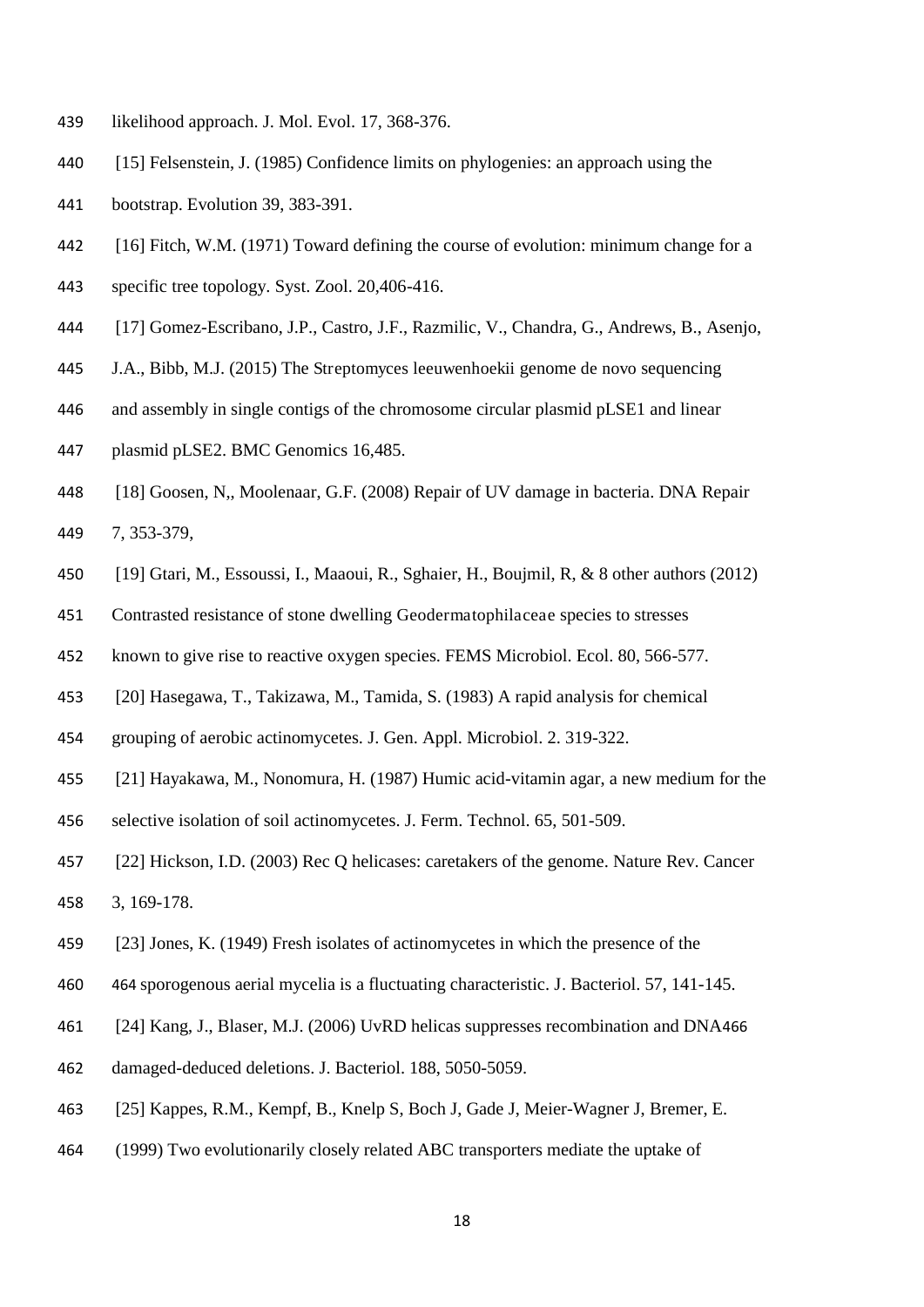- choline for synthesis of the osmoprotectant glycine betaine in Bacillus subtilis. Mol.
- Microbiol. 32, 203-216.
- [26] Kim, O.S., Cho, Y.J., Lee, K., Yoon, S.H., Kim, M., Na, H., Park, S.C., Jeon, Y.S.,
- Lee, J.H., Yi, H., Won, S., Chun, J. (2012) Introducing EzTaxon-e: a prokaryotic 16S
- rRNA gene sequence database with phylotypes that represent uncultured species. Int.
- J. Syst. Evol. Microbiol. 62,716–721.
- [27] Konstantinidis, K.T., Tiedje, J.M. (2005) Genomic insights that advance the species
- definition for prokaryotes. Proc. Natl. Acad. Sci. USA 102, 2567-2572.
- [28] Konstantinidis, K.T., Ramette, A., Tiedje, J.M. (2006) The bacterial species definition
- in the genomic era. Philos. Trans. R. Soc. London B 361, 1929-1940.
- [29] Li, J.S., B.L. V.T., Dong, C., Yang, J.F., Liang, W.D. 2011 Transcriptome analysis of
- adaptive heat shock response of Streptococcus thermophilus PLoS One 6: e25777
- [30] Lorite, M.J., Tachil, J., Sanjuan, J., Meyer, O., Bedmar, E.J. (2000) Carbon monoxide
- dehydrogenase activity in Bradyrhizobium japonicum. Appl. Environ. Microbiol. 66,
- 1871-1876.
- [31] Lucchetti-Miganeh, C., Burrowes, E., Bayesse, C., Ermel, E (2008) The post
- transcriptional regulator CsrA plays a central role in the adaptation of bacterial
- pathogens to different stages of infection in animal hosts. Microbiol. 154, 16-29.
- [32] Mackenzie, C., Chidambarem, M., Sodergren, E.J., Kaplan, S., Weinstock, G.M.
- (1995) DNA repair mutants of Rhodobacter sphaeroides . J. Bacteriol. 177, 3027-
- 3035.
- [33] Mandon, K., Osteras, M., Boncompagni, E., Trinchant, J.C., Spennato, G., Poggi,
- M.C., le Rudulier, D. (2003) The Sinorhizobium meliloti glycine betaine biosynthetic
- genes lCBA are induced by choline and highly expressed in bacteroids. Mol. Plant
- Microbe. Interactions I 16, 709-719.
- [34] Manthei, K.A., Hill, M.C., Burke, J.E., Butcher, S.E., Keck. J.L. (2015) Structural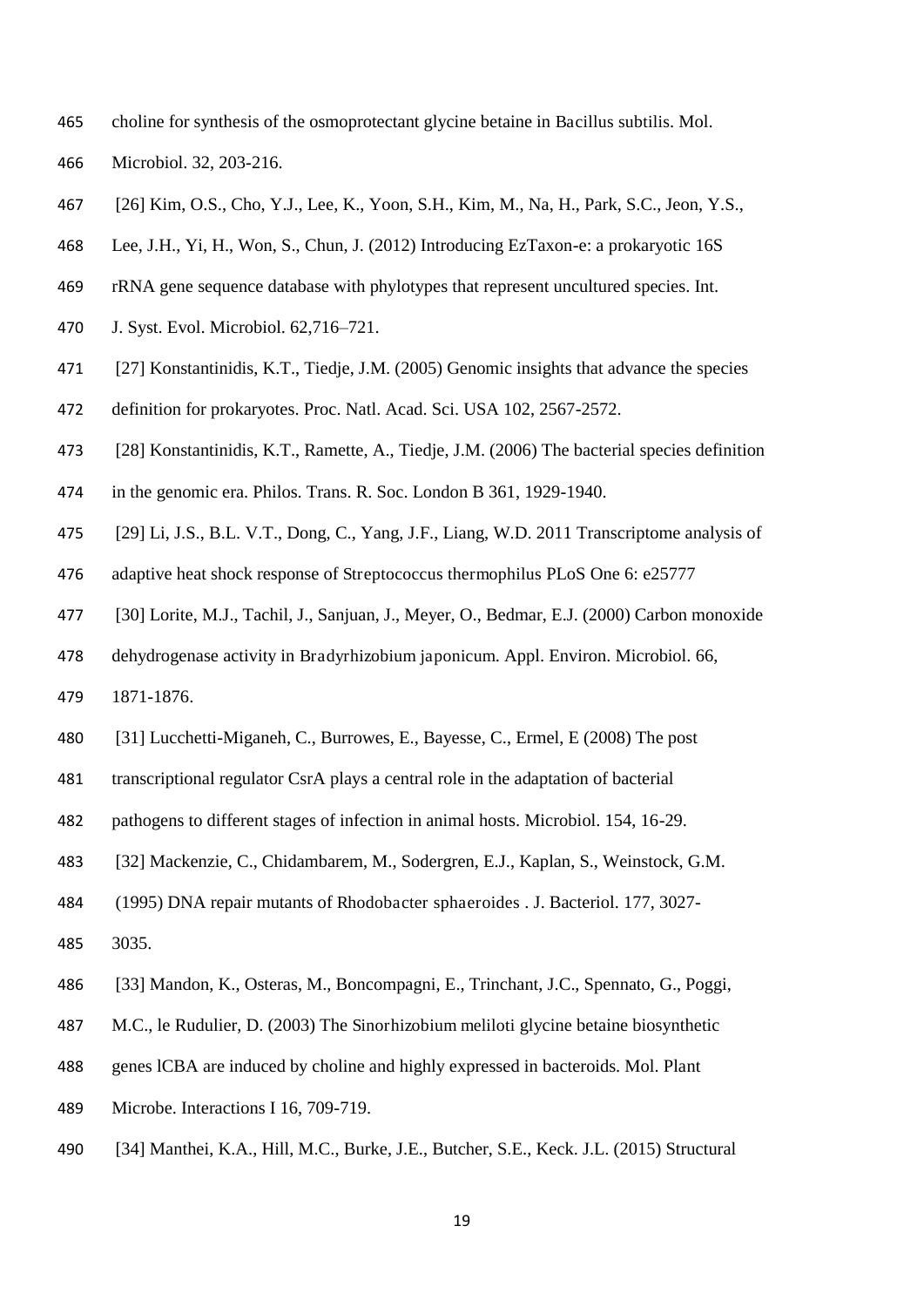- mechanisms of DNA binding and unwinding in bacterial Rec Q helicases. Proc. Natl.
- Acad. Sci. USA 112, 4292-4297.
- [35] Medema, M.H., Blin, K., Cimermancic, Pde J.V., Zakrzewski, P., Fischbach, M.A.,
- Weber, T., Takano, E., Breitling, R. (2011) AntiSMASH: rapid identification,
- annotation and analyses of secondary metabolic biosynthesis gene clusters in bacterial
- and fungal genome sequences. Nucleic Acids Res. 39, W339-W346.
- [36] Meier-Kolthoff, G.P., Auch, A.F., Klenk, H.P., Gőker, M. (2013) Genome sequence
- based species delimitations with constant intervals and improved distance functions.
- BMC Bioinformatics 14, 60.
- [37] Mevs, U., Stackebrandt, E., Schumann, P., Gallikowski, C.A., Hirsch, P. (2000)
- Modestobacter multiseptatus sp. nov., a budding actinomycete from soils of the
- Asgard Range (Transantarctic Mountains). Int. J. Syst. Evol. Microbiol. 50, 337-346.
- [38] Minnikin, D.E., O'Donnell, A.G., Goodfellow, M., Alderson, G., Athalye, M., Schaal,
- A., Parlett, J.H. (1984) An integrated procedure for the extraction of bacterial
- isoprenoid quinones and polar lipids. J. Microb. Meth. 2, 233-241.
- [39] Murray, P.R., Baron, E.J., Phaller, M.A., Ternover, J.C., Yolkken, R.J. (1999) Manual
- of clinical microbiology, 7th edn. ASM Press, Washington DC.
- [40] Nau-Wagner, G., Opper, D., Rolbetzk, A., Boch, J., Kempf, B., Hoffmann, T.,
- Bremer, E. (2012) Genetic control of osmoadaptive glycine betaine synthesis in
- Bacillus subtilis through the choline-sensing and glycine-betaine-responsive GbsR
- represser. J. Bacteriol. 194, 2703-2714,
- [41] Normand, P. (2006) Geodermatophilaceae fam. nov., a formal description. Int. J.
- Syst. Evol. Microbiol. 56, 2277-2278.
- 514 [42] Normand, P., Benson, D.R. (2012a) Family IV. Geodermatophilaceae 2006, 2277 vp 518
- (Effective publication: Normand, Orso, Cournoyer, Jeannin, Chapelon, Dawson,
- Evtuschenko and Misra, 1996, 8). In Goodfellow M, Kämpfer, P., Busse, H.-J.,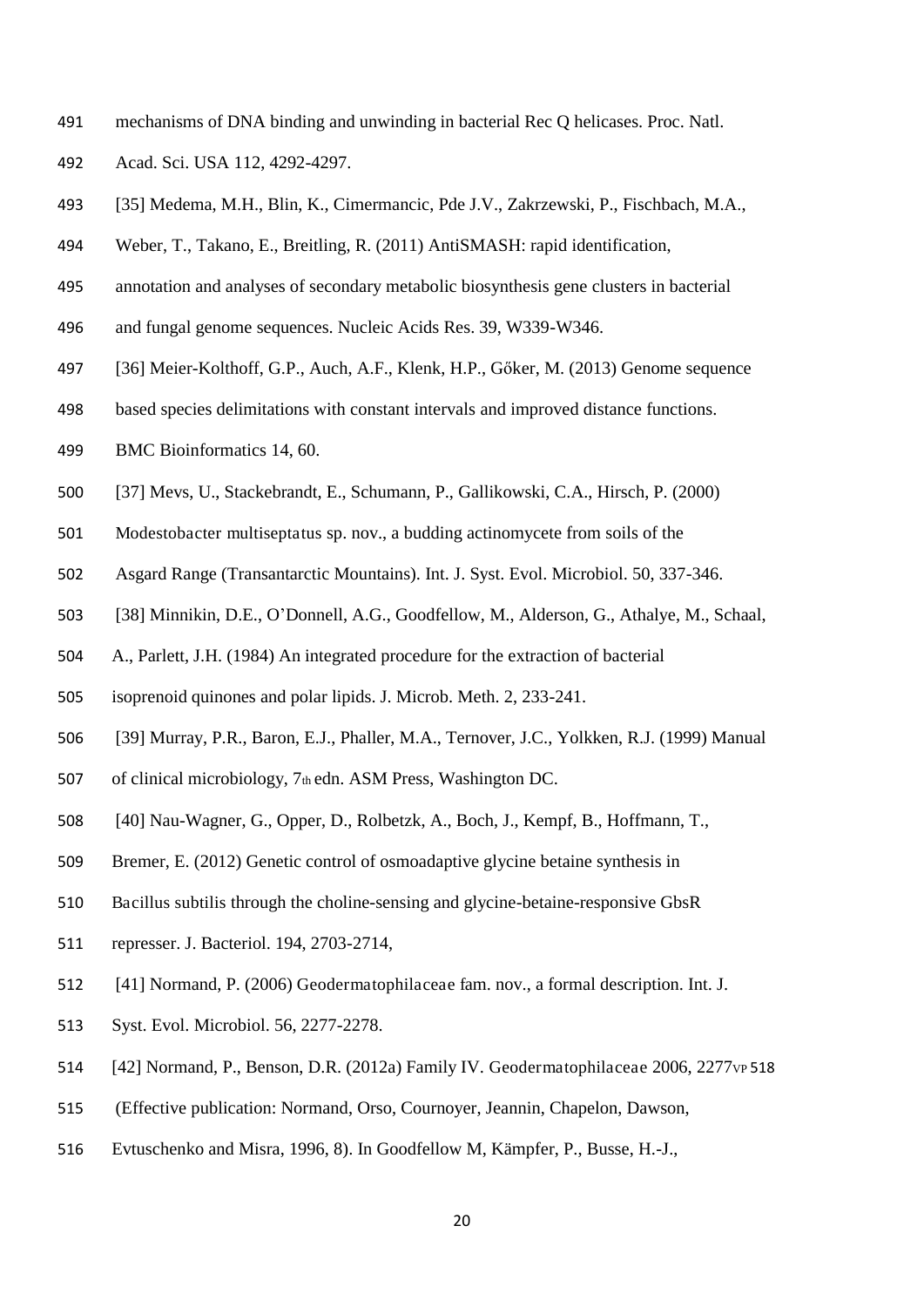- Trujillo, M.E., Suzuki, K.-I., Ludwig, W., Whitman, W.B. (eds), Bergey's manual of
- systematic bacteriology, Part A. vol 5, 2nd edn. Springer, New York, p528.
- [43] Normand, P., Benson, D.R. (2012b) Genus III. Modestobacter Mevs, Stackebrandt,
- Schumann, Gallikovski and Hirsch 2000, 344AP emend Reddy, Potrafka and Garcia-
- Pichel 2007, 2018. In Goodfellow M, Kämpfer P, Busse H-J, Trujillo ME, Suzuki K
- I, Ludwig W, Whitman WB (eds), Bergey's manual of systematic bacteriology, Part
- A, vol 5, 2nd edn. Springer, New York pp 536-539.
- [44] Normand, P., Daffonchio, D., Gtari, M. (2014) Family Geodermatophilaceae. In
- Rosenberg E (ed) The prokaryotes Actinobacteria. Springer-Verlag.
- [45] Normand, P., Gury, J., Pujic, P., Chouaia, B., Crott, E., Brusetti, L., Daffonchio, D.,
- Vacheri B., Barbe, V., Medigie, C., Calteau, A., Ghodhbane-Gtari, Essoussi, I.,
- Nouioui, I., Abbassi-Ghozzi, I, Gtari, M. (2012) Genome sequence of radiation533
- resistant Modestobacter marinus strain BC501, a representative actinobacterium that
- thrives on calcareous stone surfaces. J. Bacteriol. 194, 4773-4774.
- [46] Osteras, M., Boncompagni. E., Vincent, M., Poggi, M.C., Le Rudulier, D. (1998)
- Presence of a gene encoding choline sulfatase in Sinorhizobium meliloti bet operon:
- choline-O-sulfate is metabolized into glycine betaine. Proc. Natl .Acad .Sci. USA 95,
- 11394-11399.
- [47] Purdham, P.W., Bradford,P.G., Tamura, K., Kumar, S. (2000) Single column
- discrepancy and dynamic max-mini optimizations for quickly finding the most
- parsimonious evolutionary trees. Bioinformatics 16, 140-151.
- [48] Qin, S., Bian, G.-K., Zhang, Y.-J., Ying, K., Cao, C.-L., Liu, C.-H., Dai, C.-C., Jiang,
- J.-H. (2013) Modestobacter roseus sp. nov., an endophytic actinomycete isolated
- from the coastal halophyte Salicornia europea Linn, and emended description of the
- genus Modestobacter. Int. J. Syst. Microbiol. 63, 2197-2202.
- [49] Rasmussen, J.J., Vegge, C.S., Frokiaer, H., Howlett, R., Krogfelt, K.A., Kelly, D.J.,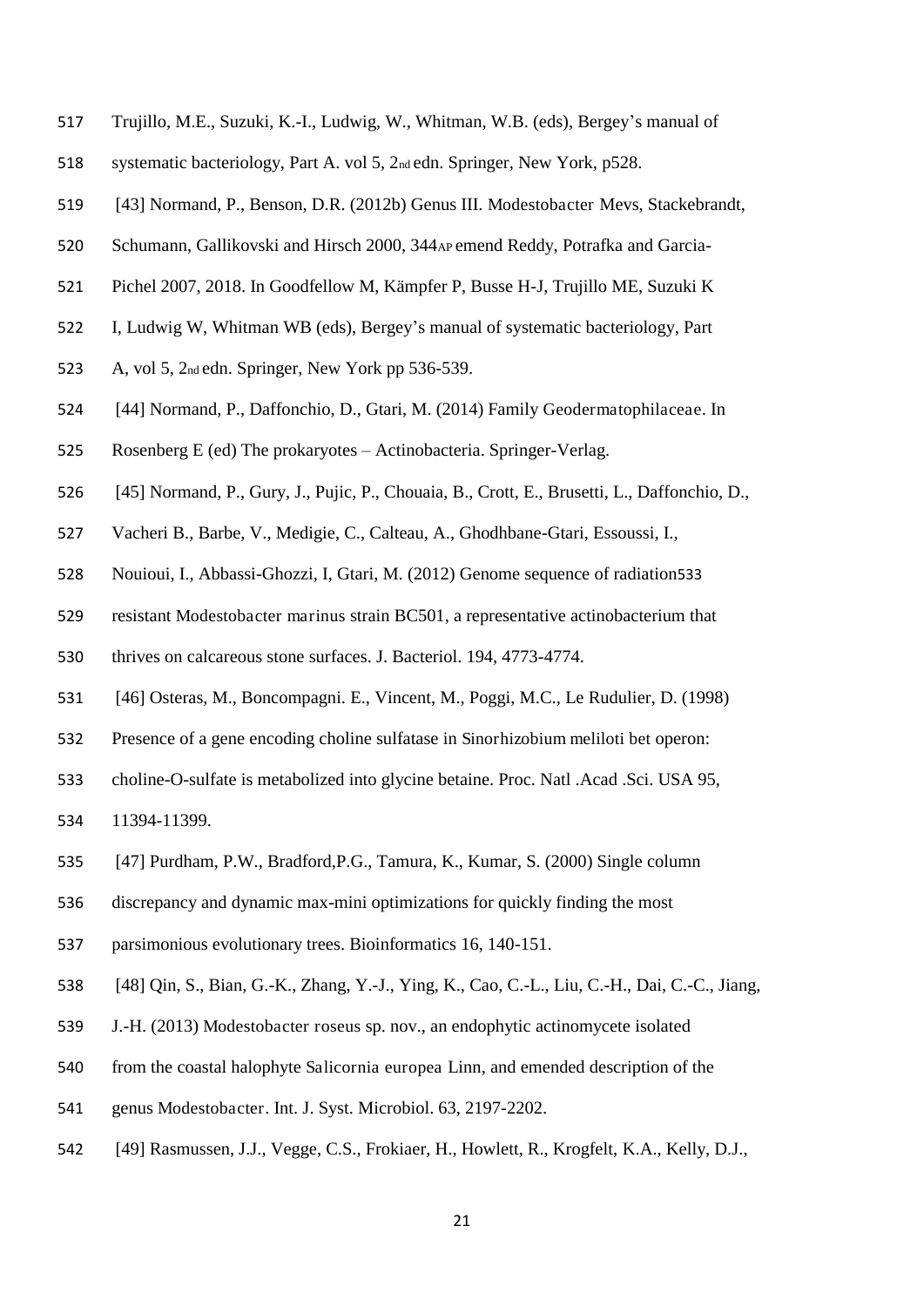- Ingmer, H. (2013) Campylobacter jejuni carbon starvation protein A (Cst A) is
- involved in peptide utilization motility and agglutination and has a role in stimulation
- of dendritic cells. J. Med. Microbiol. 62, 1135-1143.
- [50] Reddy, G.S.N., Potrafka, R.M., Garcia-Pichel, .F (2007) Modestobacter versicolor sp.
- nov., an actinobacterium from biological soil crusts that produces melanins under
- oligotrophy, with emended descriptions of the genus Modestobacter and
- Modestobacter multiseptatus Mevs et al. 2000 Int. J. Syst. Evol. Microbiol. 57, 2000-
- 2014
- [51] Reina-Bueno, M., Argandona, M., Nieto, J.J., Hidalgo-Garciam, A., Iglesias-Guerra,
- F., Delgado, M., Vargas, C. (2010) Role of trehalose in heat and desiccation tolerance
- in the soil bacterium Rhizobium etli. BMC Microbiol. 12, 207-
- [52] Richter, M., Rosselló-Móra, R. (2009) Shifting the genomic gold standard for the
- prokaryotic species definition. Proc. Natl. Acid. Sci. USA 106, 19126-19131.
- [53] Romero, T. (1998) Global regulation by the small RNA-binding protein CsrA and the
- non-coding RNA molecule csrB. Mol. Microbiol. 29, 1321-1330.
- [54] Romero, T, Gong, M., Liu, M.Y., Brun-Zinkernagel, A.M. (1993) Identification and
- molecular characterization of csrA, a pleiotrophic gene from Escherichia coli that
- affects glycogen biosynthesis, gluconeogenesis, cell size and surface properties. J.
- Bacteriol. 175, 4744-4755.
- [55] Saitou, N., Nei, M. (1987) The neighbour-joining method: a new method for
- constructing phylogenetic trees. Mol. Biol. Evol. 4, 406-425.
- [56] Sangal, V., Nieminen, L., Tucker, M.P., Hoskisson, P.A. (2014) Revolutionizing
- prokaryotic systematics through next generation sequencing. Meth. Microbiol. 41, 75-
- 101.
- [57] Sasser, M. (1990) Identification of bacteria by gas chromatography of cellular fatty
- acids. MIDI Technol. Note 101, MIDI Inc., Newark.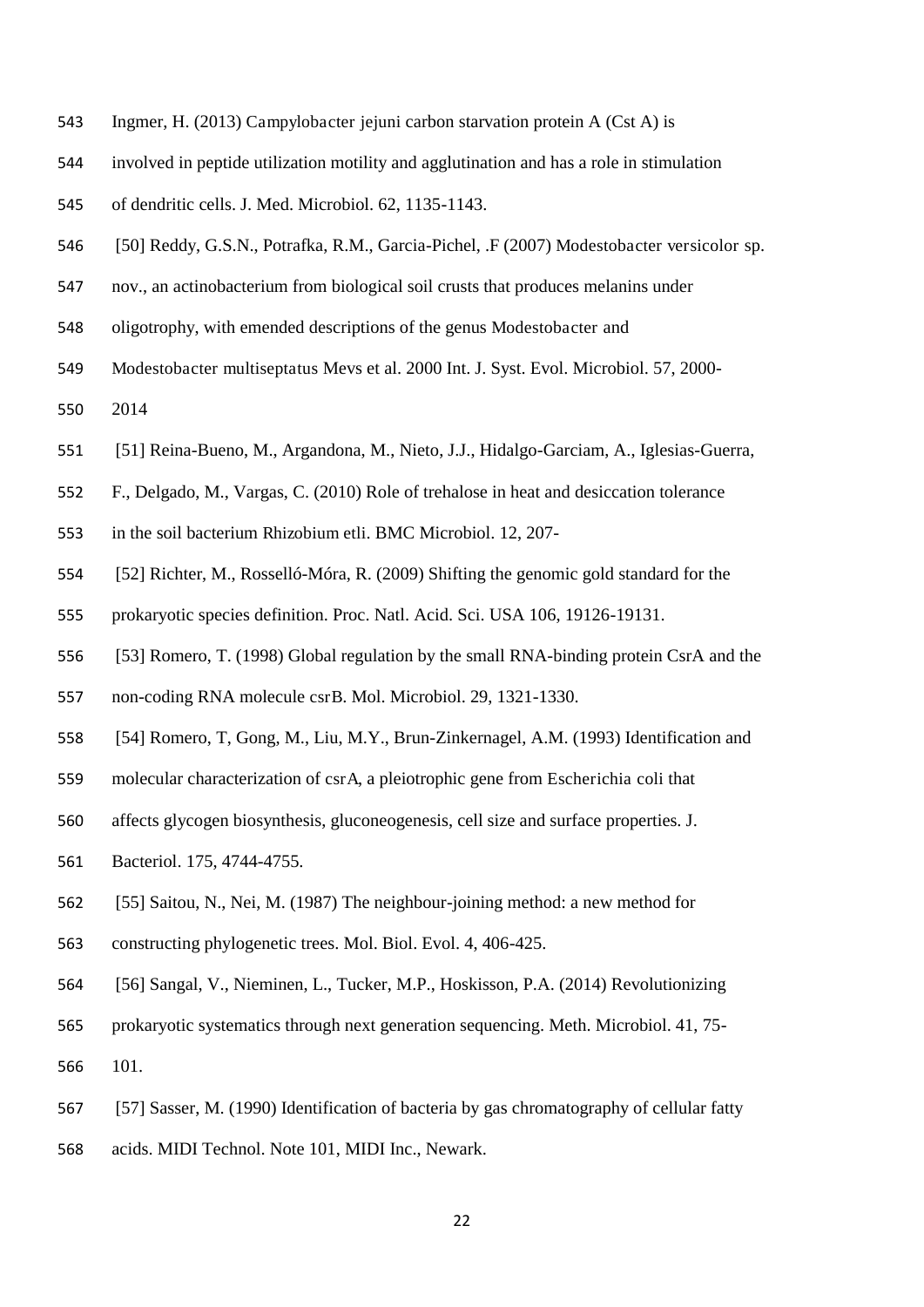- [58] Schulze, J.E., Matin, A. (1991) Molecular and functional characterization of a carbon
- starvation gene of Escherichia coli. J. Mol. Biol. 218, 129-140.
- [59] Sen, A., Daubin, E., Abbro, D., Gifford, I., Berry, A.M., Normand, P. (2014)
- Phylogeny of the class Actinobacteria revisited in light of complete genomes. The
- orders 'Frankiales' and Micrococcales should be split into coherent entities: proposal
- of Frankiales ord. nov., Geodermatophilales ord. nov, Acidothermales ord. nov. and
- Nakamurellales ord. nov. Int J Syst. Evol. Microbiol. 64, 3821-3832.
- [60] Sentausa, E., Fournier, P.E. (2013) Advantages and limitations of genomics in
- prokaryotic taxonomy. Chem. Microbiol. Infect. 19, 790-795.
- [61] Sghaier, H., Hezbri, K., Ghodhbane-Gtari, F., Pujic, P., Sen, A., Daffonchio, D.,
- Boudabous A., Tisa, L.S., Klenk, H.-P., Armengaud, J., Normand, P., Gtari, M.
- (2015) Stone-dwelling actinobacteria Blastococcus saxobsidens, Modestobacter
- marinus and Geodermatophilus obscurus proteogenomes. ISME J. 1-9.
- [62] Shirling, E.B., Gottlieb, D. (1966) Methods for characterization of Streptomyces
- species. Int. J. Syst. Bacteriol. 16:, 313-340.
- [63] Stackebrandt, E., Rainey, F.A., Ward-Rainey, N. (1997) Proposal for a new hierarchic
- classification system, Actinobacteria classis nov. Int. J. Syst. Bactreiol. 47, 479-491.
- [64] Staneck, J.L., Roberts, G.D. (1974) Simplified approach to the identification of
- aerobic actinomycetes by thin-layer chromatography. Appl. Microbiol. 28,226–231.
- [65] Tamura, K., Stecker, C., Peterson, D., Filipsk, A., Kumar, S. (2013) MEGA 6:
- Molecular evolutionary genetics analysis version 6. Mol. Biol. Evol. 30, 2725-2729.
- [66] Thompson, J.D., Gilson, D.J., Plewniak, F., Jeanmougin,F., Higgins, D.J. (1997) The
- CLUSTAL X windows interface flexible strategies for multiple sequence alignments
- aided by quality analysis tools. Nucleic Acids Res. 25, 4876-4882.
- [67] Tierrafria, V.H., Ramos-Aboites, H.E., Gosset, G., Barona-Gomez, F. (2011)
- Disruption of the siderophore binding DesE receptor gene in Streptomyces coelicolor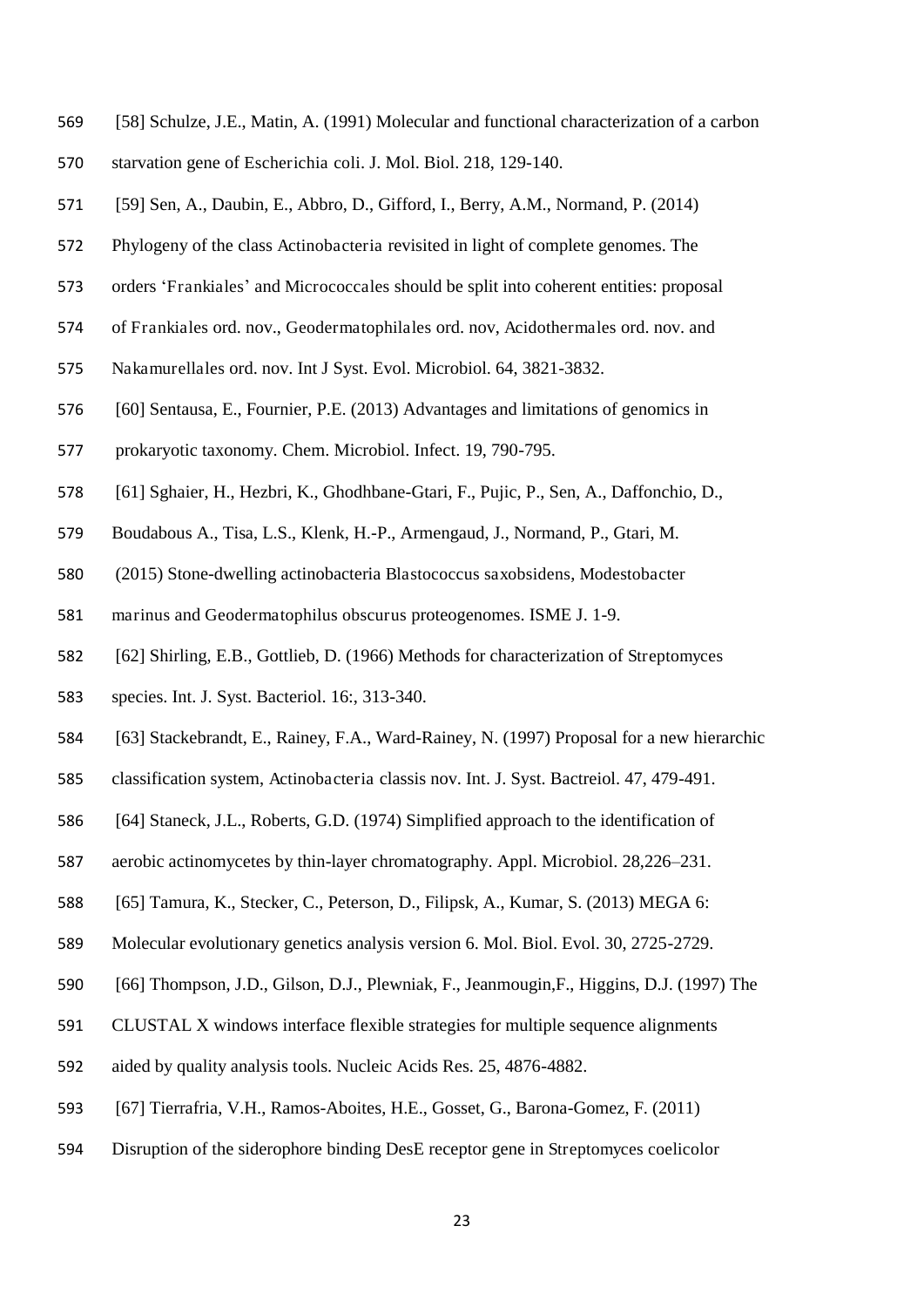- A3 (2) results in impaired growth in spite of multiple iron-siderophise transport
- systems. Microbial Biotechnol 4, 275-285.
- [68] Trujillo, M.E., Alonso-Vega, P., Rodriguez, R., Carro, L., Cerda, E., Alonso, P.,
- Martinez-Molina, E. (2010) The genus Micromonospora is widespread in legume root
- nodules: the example of Lupinus angustifolius. ISME J 4, 1265-1281.
- [69] Trujillo, M., Goodfellow, M., Busarakam, K., Riesco, R. (2015) Modestobacter
- lapidis sp. nov. and Modestobacter muralis sp. nov., isolated from a deteriorated
- sandstone historic building in Salamanca, Spain. Antonie van Leeuwenhoek 108, 311-
- 320.
- [70] Urzi, C., Brusetti, P., Salamone, C., Sorlini, F., Stackebrandt, E., Daffonchio, D.
- (2001) Biodiversity of Geodermatophilaceae isolated from altered stones and
- monuments in the Mediterranean basin. Environ. Microbiol. 3, 471-479.
- [71] Versalovic, J., Schneider, M., De Bruijn, F.J., Lupski, J.R. (1994) Genomic
- fingerprinting of bacteria using repetitive sequence-based polymerase chain reaction.
- Meth. Mol. Cell Biol. 5, 25–40.
- [72] Vickers, J.C., Williams, S.T. (1987) An assessment of plate inoculation methods for
- the enumeration and isolation of soil streptomycetes. Microbios Lett 3, 113-117.
- [73] Wargo, M.J., Szwergold, B.S., Hogan, D.A. (2008) Identification of two gene clusters
- and a transcriptional regulator required for Pseudomonas aeruginosa glycine betaine
- catabolism. J. Bacteriol. 190,2690-2699.
- [74] Wayne, .LG., Brenner, D.J., Colwell, R.R., Grimont, P.A.D., Kandler, O. and 7 other
- authors (1987). Report of the ad hoc committee on reconciliation of approaches to
- bacterial systematics. Int. J. Syst. Bacteriol. 37, 463-464.
- [75] Xiao, J., Luo, Y., Yu, J., Xie, J. (2011) Modestobacter marinus sp. nov., a
- psychrotolerant actinobacterium from deep-sea, and emended description of the genus
- Modestobacter. Int. J. Syst. Evol. Microbiol. 61, 1704-17010.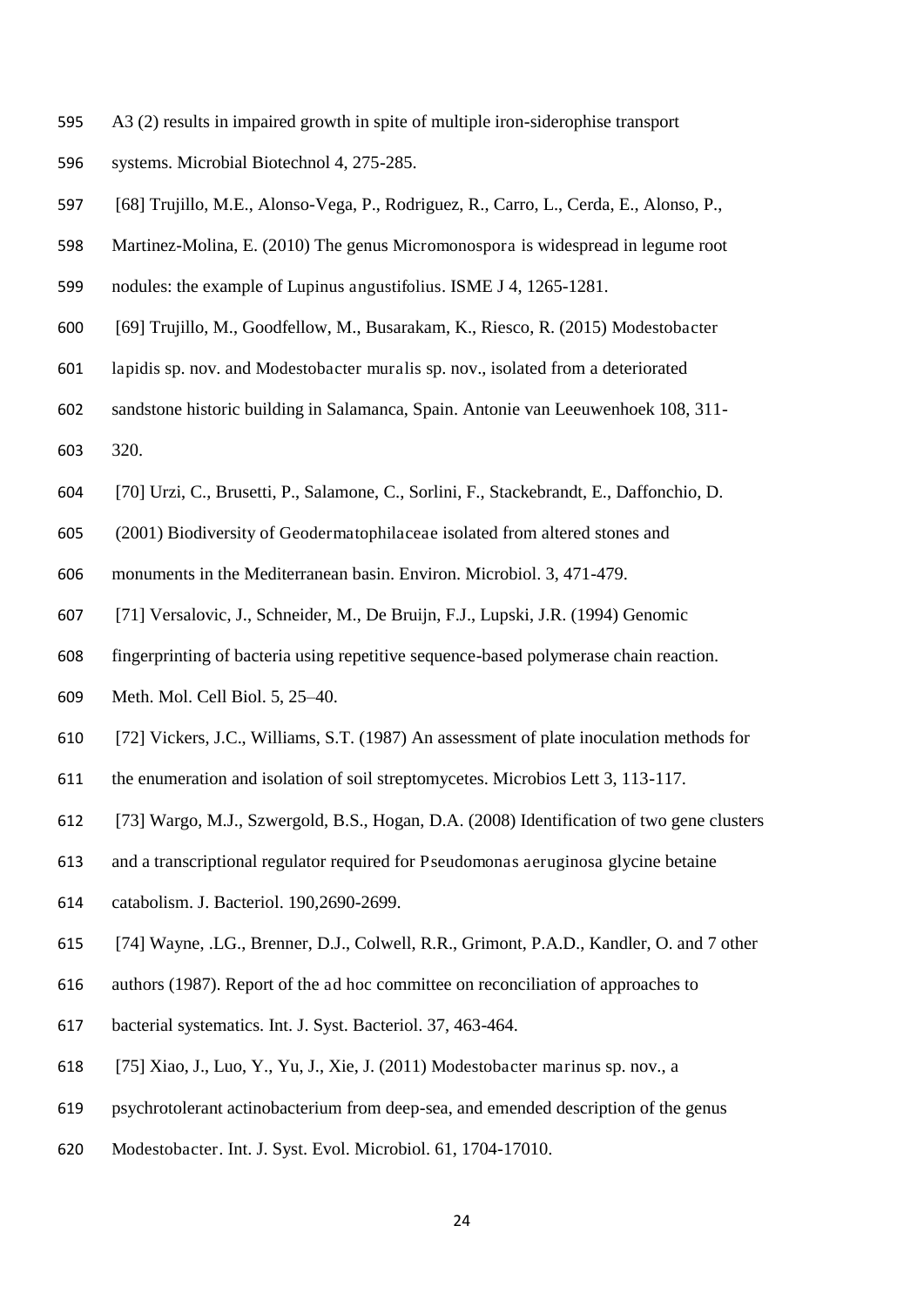- [76] Zakharova, O.S., Zenova, G.M., Zvyagintsev, D.G. (2003) Some approaches to the
- selective isolation of actinomycetes of the genus Actinomadura from soil. Microbiol.
- 72, 110-113.
- [77] Zerbino, D.R., Birney, E. (2008) Velvet: algorithms for de novo short read assembly
- using Bruijin graphs. Genome. Res. 18, 821-829.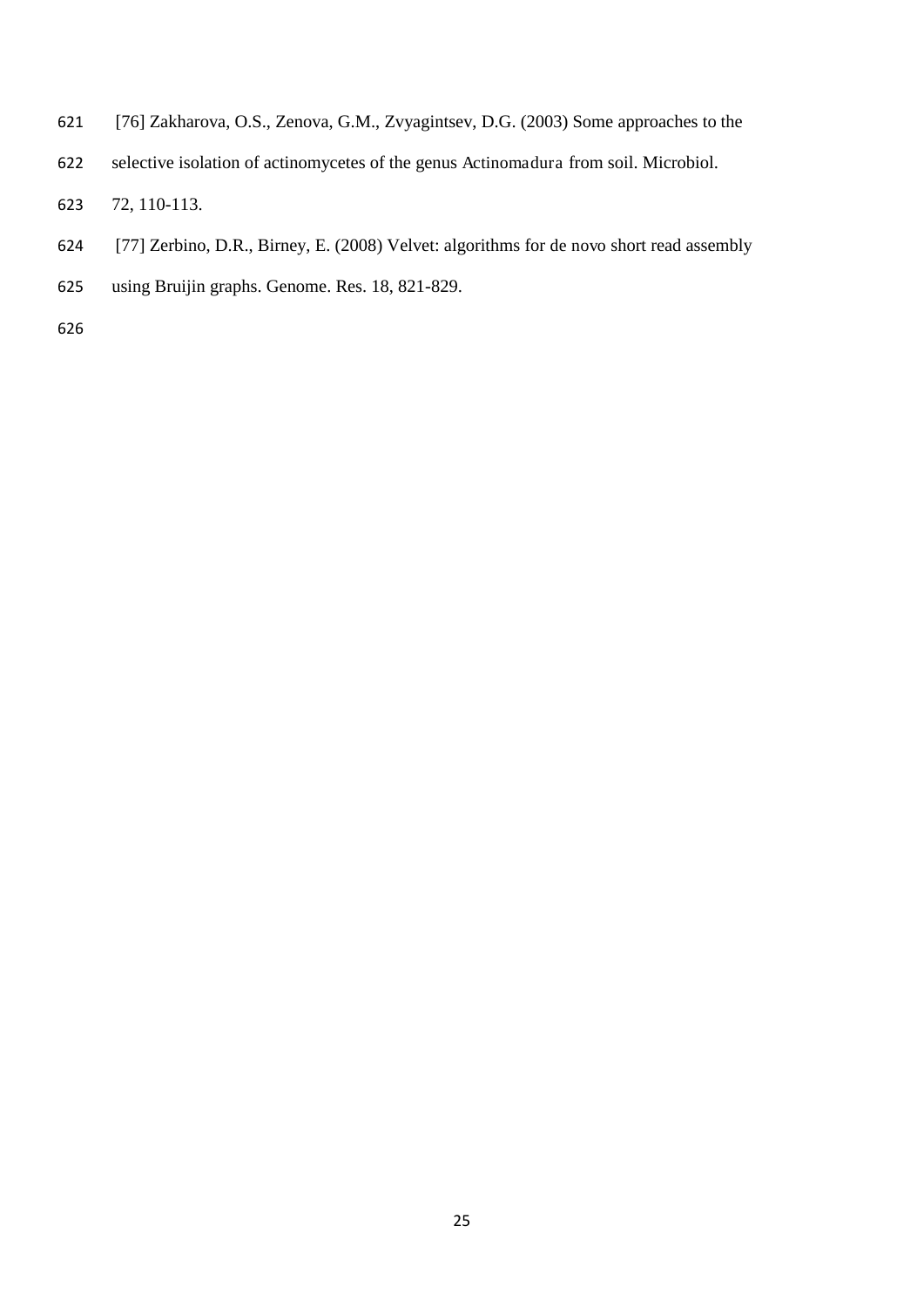- 627 **Table 1.**
- 628 Fatty acid composition (%) of the isolates and the type strains of Modestobacter species.
- 629 Strains: 1, isolates KNN 45-1a, KNN 45-2b<sup>T</sup> and KNN 45-3b; 2, M. lapidis MON 3.1<sup>T</sup>; 3, M.
- 630 marinus DSM 45201<sup>T</sup>; 4, M. multiseptatus DSM 44406<sup>T</sup>; 5, M. muralis MDVD1<sup>T</sup>; 6, M.

631 roseus DSM  $45764^T$ ; 7, M. versicolor DSM  $16678^T$ .

| <b>Fatty</b> acid         | $\mathbf{1}$             | $\boldsymbol{2}$ | $\overline{\mathbf{3}}$  | $\overline{\mathbf{4}}$  | 5                        | 6              | $\overline{7}$           |
|---------------------------|--------------------------|------------------|--------------------------|--------------------------|--------------------------|----------------|--------------------------|
|                           |                          |                  |                          |                          |                          |                |                          |
| $\mathbf{C}_{12:0}$       | $0.2 - 0.7$              | $\equiv$         | $\Box$                   | $\overline{\phantom{a}}$ | $\mathbb{L}$             | $\Box$         | $\overline{\phantom{a}}$ |
|                           |                          |                  |                          |                          |                          |                |                          |
| $iso-C_{13:0}$            | $\overline{\phantom{0}}$ | 0.1              | $\overline{\phantom{a}}$ |                          | $\overline{\phantom{a}}$ |                | $\overline{\phantom{a}}$ |
| $C_{13:0}$                |                          | $\frac{1}{2}$    | 0.4                      |                          | $\overline{a}$           |                |                          |
|                           |                          |                  |                          |                          |                          |                | $\blacksquare$           |
| $iso-C14:0$               | $1.6 - 1.9$              | 2.1              | 1.3                      | $1.1\,$                  | 1.4                      | $2.4\,$        | $1.0\,$                  |
|                           |                          |                  |                          |                          |                          |                |                          |
| $\mathbf{C}_{14:0}$       | $0.3 - 0.9$              | 2.1              | $1.0\,$                  | 0.4                      | 0.9                      | 0.3            | 0.3                      |
|                           |                          |                  |                          |                          |                          |                |                          |
| $iso-C15:1G$              | $0.7 - 1.5$              | 5.3              | $0.7\,$                  | $1.7\,$                  | $\overline{\phantom{0}}$ | $\Box$         | 2.8                      |
| $iso-C_{15:0}$            | 2.9-7.4                  | 17.4             | 9.7                      | 21.5                     | 8.2                      | 11.0           | 19.9                     |
|                           |                          |                  |                          |                          |                          |                |                          |
| anteiso-C <sub>15:0</sub> | $0.6 - 1.0$              | 2.5              | 4.2                      | $3.7\,$                  | 1.5                      | 4.5            | 2.8                      |
|                           |                          |                  |                          |                          |                          |                |                          |
| $C_{15:1 B}$              | $0.3 - 0.4$              | $1.2\,$          | $0.7\,$                  | $\blacksquare$           | $\blacksquare$           | $\blacksquare$ | $\pm$                    |
| $\mathrm{C}_{15:0}$       | $0.6 - 1.7$              | 2.3              | 5.6                      | 1.3                      | 3.9                      | 1.3            | $0.7\,$                  |
|                           |                          |                  |                          |                          |                          |                |                          |
| iso- $C_{16:1}$ H         | 1.3-9.4                  | 3.6              | $0.7\,$                  | $0.5\,$                  | $\overline{\phantom{0}}$ | 5.3            | $\omega$                 |
|                           |                          |                  |                          |                          |                          |                |                          |
| $iso-C16:0$               | 22.6-39.1                | 21.8             | 10.3                     | 19.7                     | 16.1                     | 21.9           | 22.2                     |
|                           |                          |                  |                          |                          |                          |                |                          |
| $C_{16:1\omega9c}$        | $7.3 - 11.1$             | $10.0\,$         | $3.2\,$                  | $1.0\,$                  | 3.6                      | $\blacksquare$ | 1.3                      |
| $C_{16:0}$                | $5.7 - 8.8$              | 7.6              | 11.2                     | 3.8                      | 8.3                      | $7.2\,$        | 3.2                      |
|                           |                          |                  |                          |                          |                          |                |                          |
| 9-methyl $C_{16:0}$       | $0.7 - 0.9$              | $0.5\,$          | 0.3                      | $\overline{a}$           |                          | $1.2\,$        | $2.0\,$                  |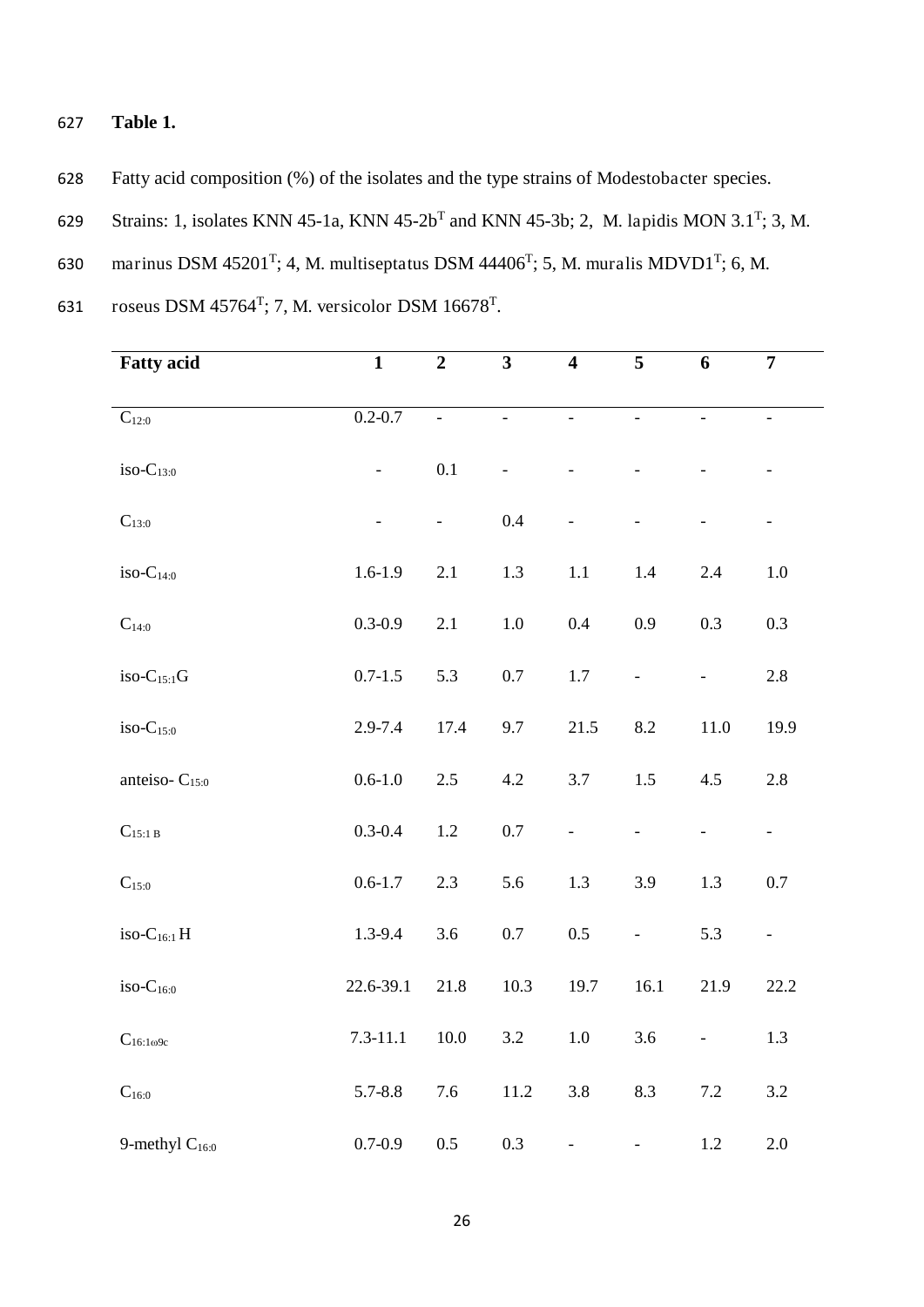| anteiso-C <sub>17:1C</sub>                                               | $0.2 - 0.4$              | 0.5                      | $0.2\,$                  | 0.2                      |                          |                          | 0.4              |
|--------------------------------------------------------------------------|--------------------------|--------------------------|--------------------------|--------------------------|--------------------------|--------------------------|------------------|
| $iso-C17:0$                                                              | $0.9 - 3.1$              | $1.0\,$                  | $2.8\,$                  | 8.8                      | 3.2                      | 3.1                      | 8.7              |
| anteiso- $C_{17:0}$                                                      | $0.7 - 1.4$              | 1.6                      | 3.7                      | 5.9                      | 3.2                      | 2.1                      | 4.9              |
| $C_{17:1\omega9c}$                                                       | 8.5-13.8                 | 6.9                      | 13.7                     | 4.8                      | 19.4                     | 15.0                     | 5.5              |
| Cyclo $C_{17:0}$                                                         | $0.7 - 2.5$              | 2.3                      | $0.2\,$                  | $\overline{\phantom{0}}$ | $\overline{\phantom{a}}$ | $1.0\,$                  | $\omega_{\rm c}$ |
| $C_{17:0}$                                                               | $1.2 - 5.3$              | $1.5\,$                  | 20.0                     | 8.6                      | 17.2                     | 9.6                      | 4.8              |
| 10-methyl $C_{17:0}$                                                     | $0.8 - 2.0$              | $0.2\,$                  | $\overline{\phantom{a}}$ | 0.4                      | 0.5                      | $1.0\,$                  | 0.9              |
| $C_{18:3\omega 6c,12,14c}$                                               | $1.2 - 4.1$              | $\blacksquare$           | 1.3                      | 0.9                      | $1.0\,$                  | $\blacksquare$           | $1.0\,$          |
| $iso-C_{18:0}$                                                           | $0.3 - 0.5$              | $\overline{\phantom{a}}$ | $\frac{1}{2}$            | 0.5                      | $\overline{\phantom{0}}$ | ÷,                       | 0.4              |
| $C_{18:1\omega9c}$                                                       | $4.4 - 10.2$             | 3.9                      | 2.1                      | 5.5                      | 5.4                      | 2.1                      | 9.8              |
| $C_{18:0}$                                                               | $0.6 - 3.0$              | $0.8\,$                  | 3.7                      | 6.6                      | 2.8                      | 0.6                      | 3.9              |
| iso- $C_{17:0}$ OH                                                       | $1.6 - 2.1$              | $2.7\,$                  | 2.6                      | 2.8                      | 3.2                      | $\overline{\phantom{0}}$ | 0.9              |
| $C_{16:1\omega7c}$ / $C_{17:1\omega6c}$                                  | $\overline{\phantom{0}}$ | $\blacksquare$           | $\overline{a}$           | $\overline{\phantom{0}}$ | $\frac{1}{2}$            | 8.4                      | $\blacksquare$   |
| $C_{18:1\omega7c}$ / $C_{18:1\omega9c}$ / $C_{18:1\omega12t}$            | $0 - 0.5$                | $0.1\,$                  |                          |                          |                          | $0.4\,$                  | $\blacksquare$   |
| iso-C <sub>17:0 <math>\omega</math>9c / 10-methyl C<sub>16:0</sub></sub> | $0 - 0.5$                | $1.0\,$                  | 0.4                      | 0.8                      | 1.0                      | 1.5                      | 1.3              |

633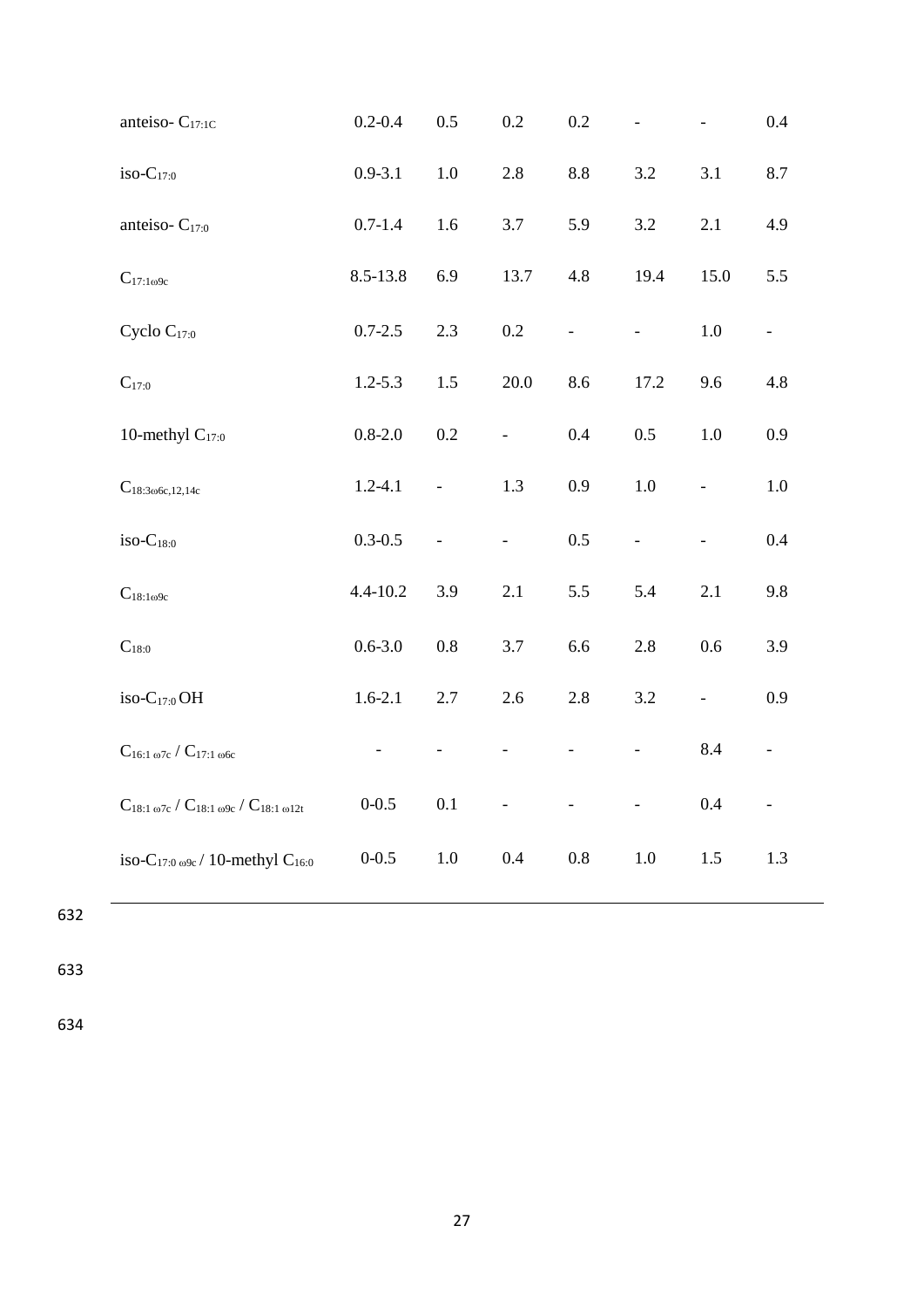## 635 **Table 2**

636 Growth and cultural characteristics of isolates and Modestobacter-type strains on ISP media

| Media                                             | Growth  | Colony colour      | Diffusible pigment  |
|---------------------------------------------------|---------|--------------------|---------------------|
| Glycerol-asparagine                               | $++$    | Olive-Black*       | None                |
| agar (ISP5)                                       |         |                    |                     |
| Inorganic salts-starch<br>agar $($ ISP 4 $)$      | $+$     | Yellowish-white    | None                |
| Oatmeal agar (ISP 3)                              | $+++$   | Olive-black        | None                |
| Peptone-yeast extract<br>-iron agar $($ ISP 6 $)$ | $+++$   | Black/orange**     | None/light yellow** |
| Tryptone-yeast extract<br>agar (ISP 1)            | $+++$   | Yellowish-white    | None                |
| Tyrosone agar (ISP 7)                             | $+++$   | Yellowish-white    | None/light yellow** |
| Yeast extract-malt<br>extract agar (ISP 2)        | $+++++$ | White yellow-black | None/light yellow** |

637 after incubation for 14 days at  $28^{\circ}$ C.

638

639 Key: ++++, abundant growth; +++, very good growth; ++, good growth; +, poor growth

640 \*The M. lapidis and M. muralis colonies were orange-black and brown-black, respectively;

\*\*, results for isolates KNN 45-1a, KNN  $45-2b^{T}$  and KNN 45-3b and for the type strain of M. 642 versicolor.

643

644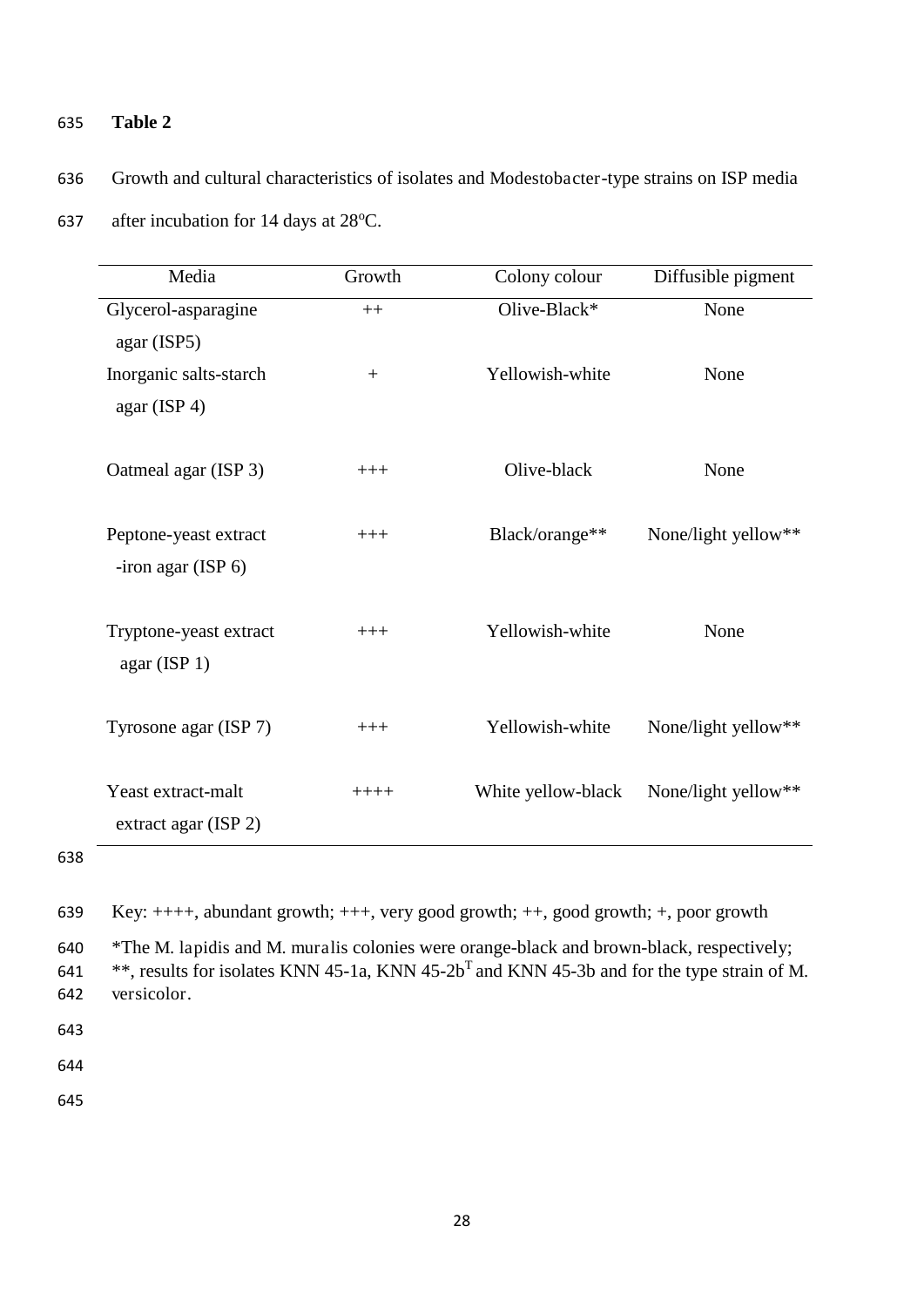646 Table 3.

647 Phenotypic properties that distinguish isolates KNN 45-1a, KNN 45-2b<sup>T</sup> and KNN 45-3b from the type strains of *Modestobacter* species.

|                           | Isolates:<br>KNN 45-1a, KNN 45-<br>$2^T$ and 45-3b | M. lapidis<br>MON $3.1^T$ | M. marinus<br>DSM 45201 <sup>T</sup> | M. multiseptatus<br><b>DSM 44406<sup>T</sup></b> | M. muralis<br>$MDVD1^T$ | M. roseus<br><b>DSM 45764</b> <sup>T</sup> | M. versicolor<br><b>DSM 16678</b> <sup>T</sup> |
|---------------------------|----------------------------------------------------|---------------------------|--------------------------------------|--------------------------------------------------|-------------------------|--------------------------------------------|------------------------------------------------|
| <b>API-ZYM tests</b>      |                                                    |                           |                                      |                                                  |                         |                                            |                                                |
| Alkaline phosphatase      | $\ddot{}$                                          |                           | $+$                                  |                                                  | $+$                     | $\ddot{}$                                  | $+$                                            |
| $\alpha$ -Chymotrypsin    | $\pm$                                              | $+$                       |                                      | $+$                                              |                         |                                            | $\pm$                                          |
| Cysteine arylamidase      | $+$                                                | $\ddot{}$                 | $\ddot{}$                            | $+$                                              | $+$                     | $\ddot{}$                                  |                                                |
| Esterase lipase (C8)      |                                                    |                           |                                      |                                                  |                         | $\ddot{}$                                  |                                                |
| $\alpha$ -Glucosidase     |                                                    | $+$                       |                                      | $\ddot{}$                                        |                         |                                            |                                                |
| $\beta$ -Glucosidase      |                                                    | $+$                       |                                      |                                                  |                         |                                            |                                                |
| Trypsin                   |                                                    |                           |                                      | $\overline{\phantom{0}}$                         |                         |                                            |                                                |
| <b>BIOLOG GEN III</b>     |                                                    |                           |                                      |                                                  |                         |                                            |                                                |
| microplate tests          |                                                    |                           |                                      |                                                  |                         |                                            |                                                |
| a. Assimilation of:       |                                                    |                           |                                      |                                                  |                         |                                            |                                                |
| Acetic acid, D-turanose   | $+$                                                | $+$                       |                                      | $\ddot{}$                                        |                         | $\ddot{}$                                  |                                                |
| $N$ -acetyl- $\beta$ -D-  | $+$                                                |                           |                                      | $+$                                              |                         | $\ddot{}$                                  |                                                |
| glucosamine, N-acetyl-β-  |                                                    |                           |                                      |                                                  |                         |                                            |                                                |
| D-mannose, D-fructose,    |                                                    |                           |                                      |                                                  |                         |                                            |                                                |
| D-lactose, L-mannose      |                                                    |                           |                                      |                                                  |                         |                                            |                                                |
|                           |                                                    |                           |                                      |                                                  |                         |                                            |                                                |
| N-acetyl-muramic acid, L- | $+$                                                |                           |                                      | $\ddot{}$                                        |                         | $\ddot{}$                                  | $\ddot{}$                                      |
| lactic acid               |                                                    |                           |                                      |                                                  |                         |                                            |                                                |
|                           |                                                    |                           |                                      |                                                  |                         |                                            |                                                |
| L-Alanine                 | $+$                                                |                           |                                      | $\ddot{}$                                        |                         | $\ddot{}$                                  | $\ddot{}$                                      |
| D-Arabitol, D-fucose, L-  |                                                    |                           |                                      | $\ddot{}$                                        |                         |                                            | $+$                                            |
| rhamnose, D-saccharic     |                                                    |                           |                                      |                                                  |                         |                                            |                                                |
| acid                      |                                                    |                           |                                      |                                                  |                         |                                            |                                                |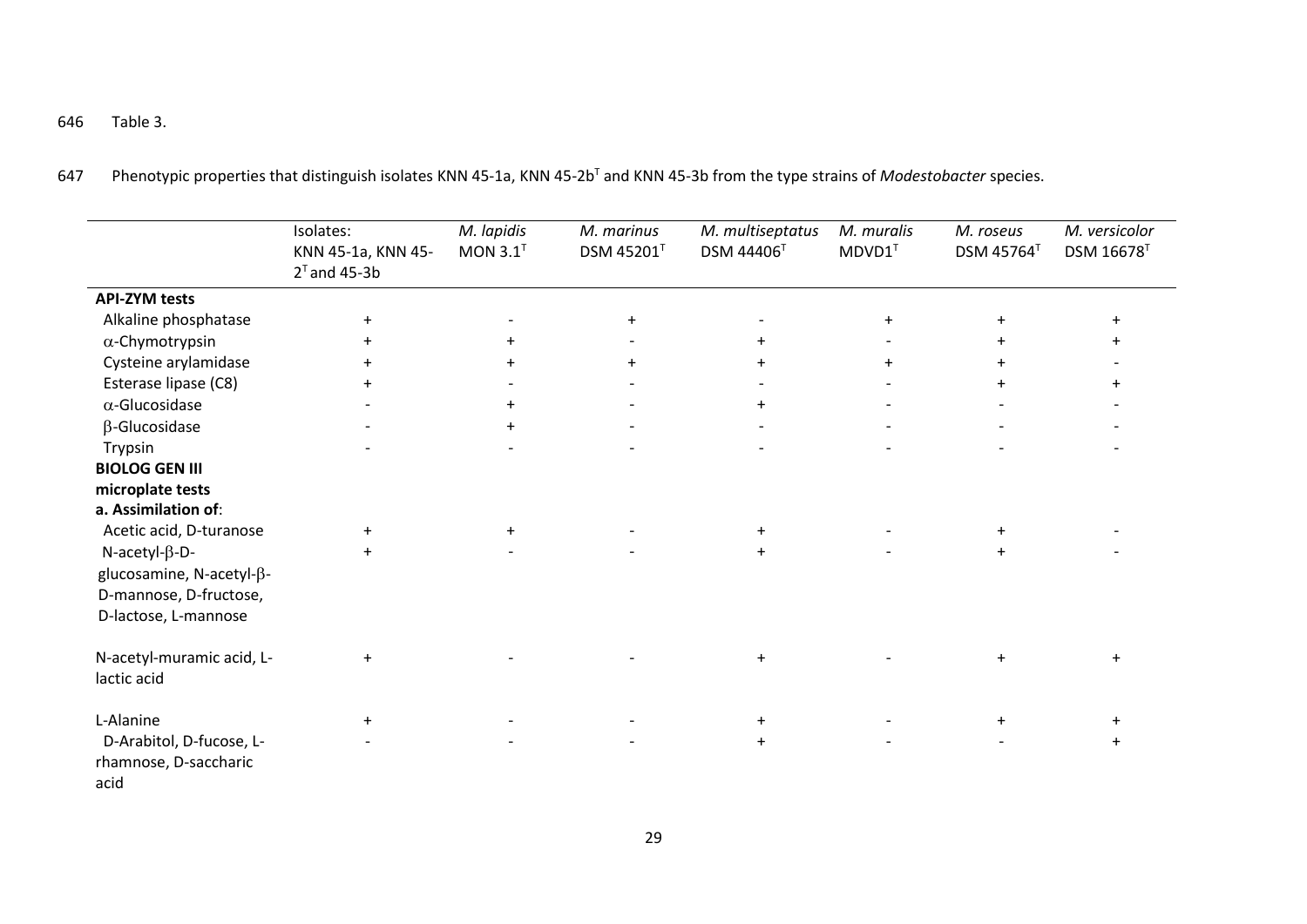|                                                                               |                                  |            |           | $\ddot{}$ |           |     |           |
|-------------------------------------------------------------------------------|----------------------------------|------------|-----------|-----------|-----------|-----|-----------|
| L-Arginine, α-keto-<br>butyric acid, L-histidine,<br>myo-inositol             |                                  |            |           |           |           |     |           |
| D-Aspartic acid, D-<br>fructose-6PO <sub>4</sub>                              | $\ddot{}$                        | $\ddot{}$  |           | $+$       |           | $+$ | $\ddot{}$ |
| L-Aspartic acid<br>$\alpha$ -Hydroxy-butyric acid,<br>glucuronamide           | $\ddot{}$                        | $+$        |           | $+$       |           |     |           |
| β-Hydroxy-DL-butyric<br>acid, d-Saccharic acid, b-<br>Hydroxy-DL-butyric acid |                                  |            |           | $\ddot{}$ |           | $+$ |           |
| D-Cellobiose<br>Citric acid, D-fucose, D-<br>sorbitol                         |                                  | $+$<br>$+$ |           | $+$       |           | $+$ |           |
| D-galactose, D-mannose                                                        |                                  |            | $\ddot{}$ | $\ddot{}$ | $+$       |     |           |
| D-galacturonic acid, $\alpha$ -D-<br>glucose, D-pectin                        | $\begin{array}{c} + \end{array}$ | $\ddot{}$  |           |           | $+$       | $+$ | $\ddot{}$ |
| L-galacturonic acid,<br>glucuronamide                                         |                                  | $+$        |           |           |           |     |           |
| Gelatin                                                                       |                                  | $\ddot{}$  |           |           | $\ddot{}$ |     |           |
| Gentiobiose<br>D-Gluconic acid, sodium<br>bromide                             | $\ddot{}$                        | $\ddot{}$  | $\ddot{}$ | $+$       | $\ddot{}$ |     | $\ddot{}$ |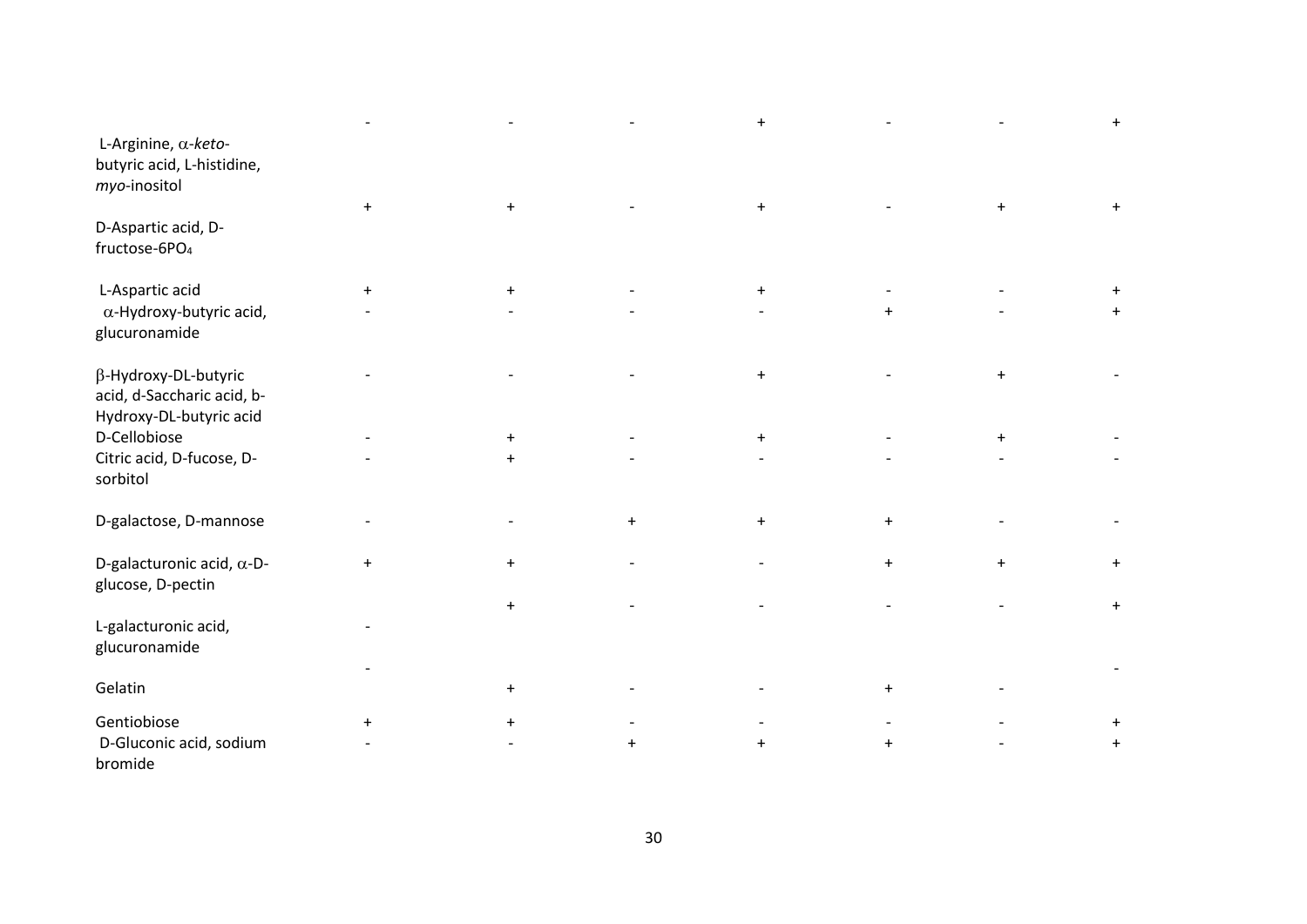| $\alpha$ -D-glucose, D-pectin                                         |           |           |           |           |           |           | $\ddot{}$ |
|-----------------------------------------------------------------------|-----------|-----------|-----------|-----------|-----------|-----------|-----------|
| $\alpha$ -keto-Glutaric acid                                          |           | $+$       | $\ddot{}$ | $+$       |           |           |           |
| 3-methyl-Glucose                                                      |           |           |           |           |           |           |           |
| D-Glucuronic acid                                                     |           |           | $\ddot{}$ |           |           |           |           |
| L-Glutamic acid                                                       |           |           |           | $+$       | $+$       |           |           |
| Glycerol                                                              |           |           |           | $+$       |           | $+$       |           |
| Inosine                                                               | $+$       | $+$       | $\ddot{}$ | $+$       |           |           | $\ddot{}$ |
| D-Lactic acid methyl ester                                            | $+$       |           |           |           | $+$       | $+$       | $+$       |
| D-Malic acid                                                          |           | $\ddot{}$ |           |           |           |           |           |
| L-Malic acid, quinic acid                                             |           | $\ddot{}$ |           | $+$       |           |           | $\ddot{}$ |
| D-Maltose                                                             |           | $+$       |           | $+$       |           |           | $+$       |
| Mucic acid                                                            |           |           |           | $+$       |           |           |           |
| D-glucose-PO <sub>4</sub> , D-<br>melibiose                           | $+$       | $\ddot{}$ |           |           |           | $\ddot{}$ | $+$       |
| $p$ -hydroxy-phenylacetic<br>acid, bromo-succinic acid,<br>D-sorbitol |           | $+$       |           |           |           |           |           |
| Propionic acid, L-<br>pyroglutamic acid                               |           | $\ddot{}$ |           |           | $\ddot{}$ | $+$       |           |
| D-Raffinose, D-Trehalose                                              | $+$       |           | $\ddot{}$ | $^{+}$    |           | $\ddot{}$ |           |
|                                                                       |           |           |           | $+$       |           |           | $\ddot{}$ |
| D-Salicin                                                             |           |           |           |           |           |           |           |
| D-Serine                                                              | $+$       | $\ddot{}$ |           |           |           | $\ddot{}$ |           |
| Stachyose                                                             |           |           |           |           |           | $+$       |           |
| Sodium butyrate                                                       |           |           |           |           |           |           |           |
| Sodium lactate                                                        |           | $\pm$     | $\ddot{}$ | $+$       | $\ddot{}$ |           |           |
| D-Sucrose                                                             | $\ddot{}$ | $\ddot{}$ |           | $\ddot{}$ |           | $+$       | $\ddot{}$ |
| 648                                                                   |           |           |           |           |           |           |           |
| D-Trehalose                                                           |           | $\ddot{}$ |           |           |           |           |           |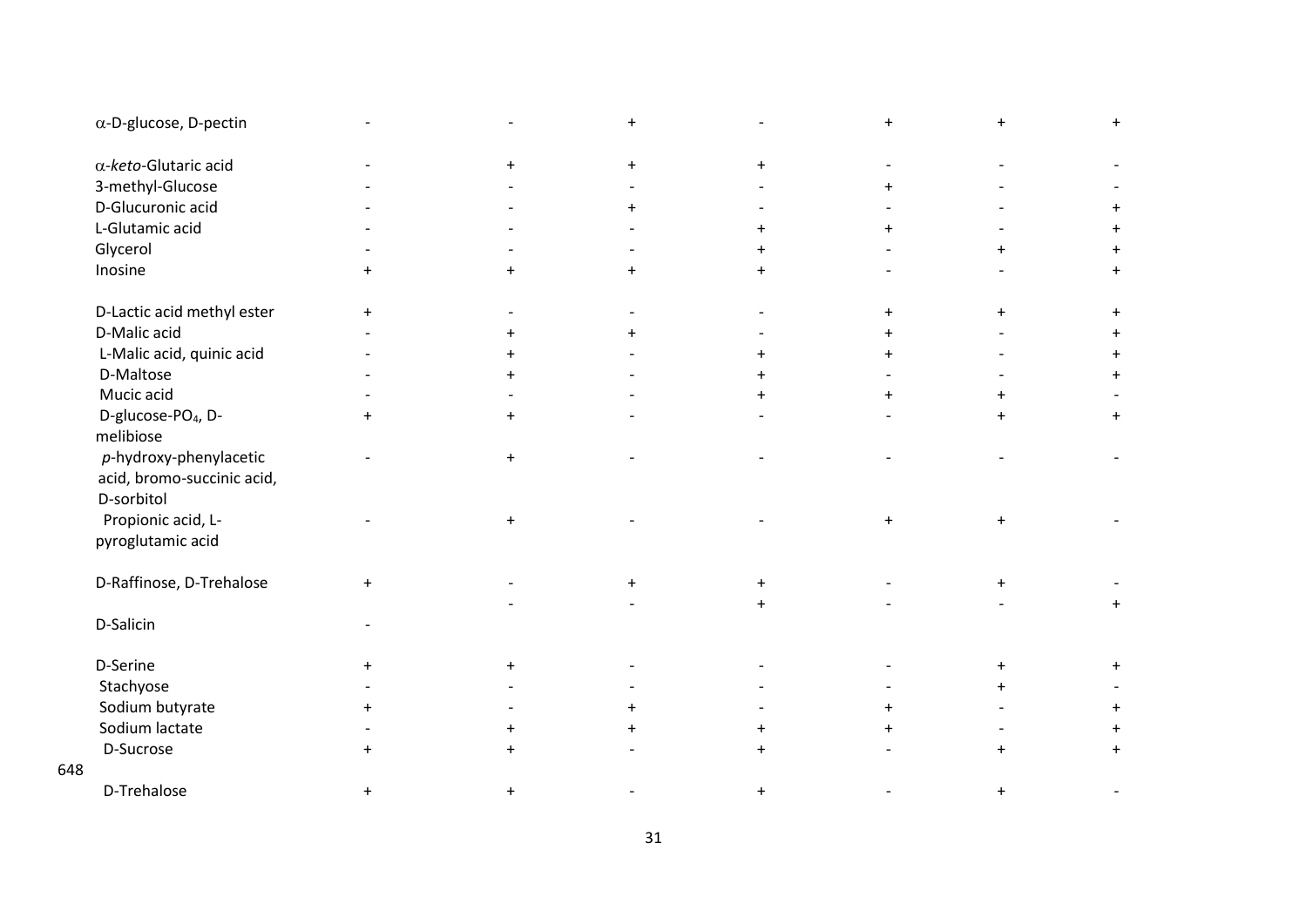#### **b. Growth in presence of**

| inhibitory compounds:            |  |  |  |  |
|----------------------------------|--|--|--|--|
| Aztreonam                        |  |  |  |  |
| <b>Guanidine HCl</b>             |  |  |  |  |
| Lincomycin                       |  |  |  |  |
| Lithium chloride                 |  |  |  |  |
| Nalidixic acid                   |  |  |  |  |
| Niaproof 4                       |  |  |  |  |
| Rifamycin SV                     |  |  |  |  |
| Tetrazolium blue                 |  |  |  |  |
| Tetrazolium violet               |  |  |  |  |
| Troleandomycin                   |  |  |  |  |
| Vancomycin                       |  |  |  |  |
| Growth at pH 5.0                 |  |  |  |  |
| Growth in presence of 8%         |  |  |  |  |
| w/v NaCl                         |  |  |  |  |
| Resistance to antibiotics        |  |  |  |  |
| $(\mu g/ml)$ :                   |  |  |  |  |
| Ampicillin (4),                  |  |  |  |  |
| cephaloridine (2),               |  |  |  |  |
| Ciprofloxacin (2)                |  |  |  |  |
| Lincomycin (3)                   |  |  |  |  |
| $\cdots$<br>$\cdot$ .<br>$\cdot$ |  |  |  |  |

649 Key: +, positive; -, negative.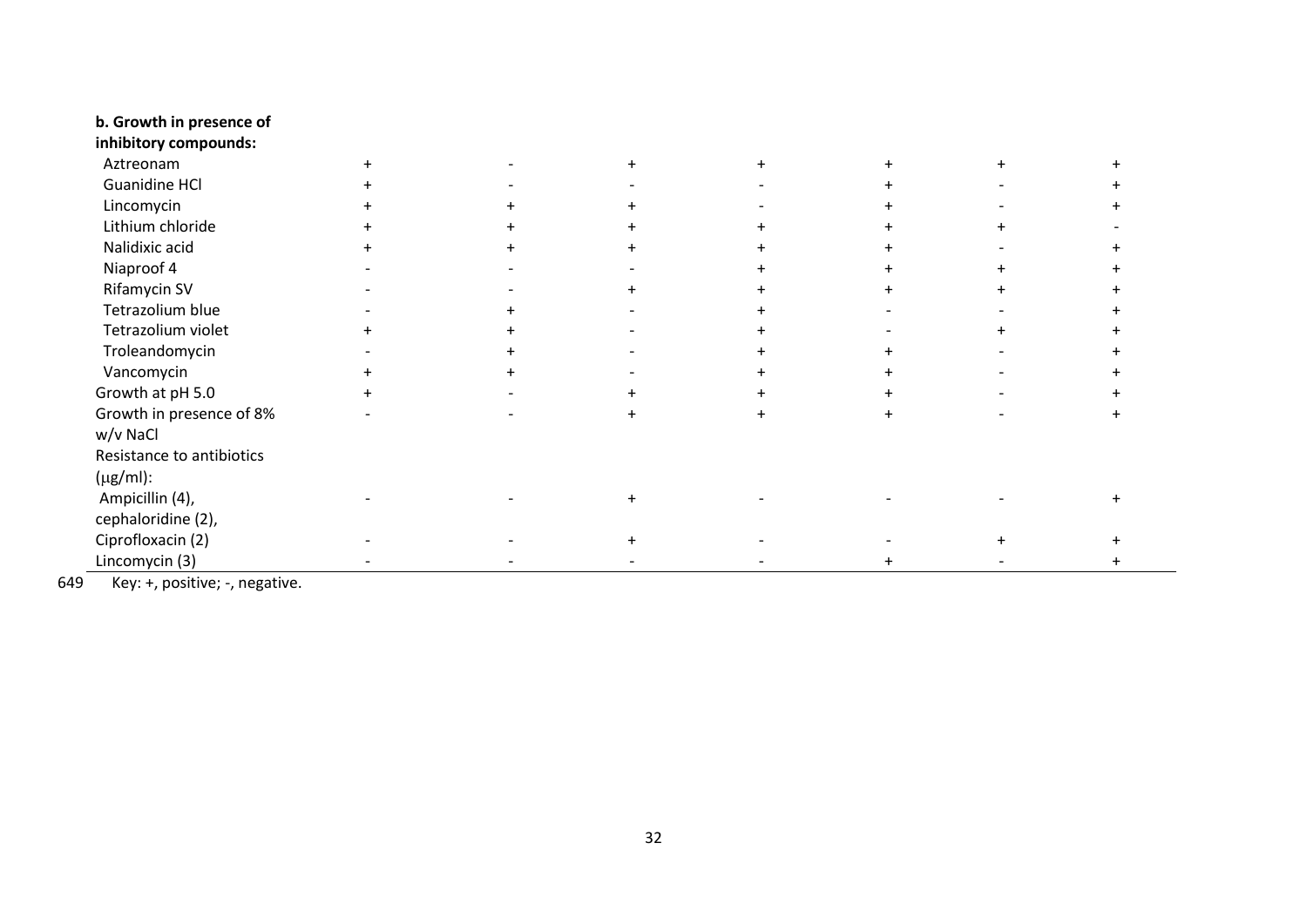## **Legends**

**Fig. 1**. Neighbour-joining phylogenetic tree based on 16S rRNA gene sequences of isolates KNN 45-1a, KNN 45-2 $b<sup>T</sup>$  and KNN 45-3b and representative type strains of the family Geodermatophilaceae. Asterisks indicate that the corresponding branches were also recovered in the maximum-likelihood and maximum-parsimony trees. Only bootstrap values above 50% are shown. Bar, 0.005 substitutions per nucleotide position.

**Fig 2.** Neighbour-joining phylogenetic tree based on partial gyrB gene sequences of isolates KNN 45-1a, KNN  $45-2b^{T}$  and KNN 45-3b and all Modestobacter type strains. G. obscures was used as outgroup. Asterisks indicate that the corresponding branches were also recoved in the maxmum-likelihood and maximum-parsimony trees. Only bootstrap values above 50% are shown. Scale bar represents 0.02 substitutions per nucleotide position.

**Fig. 3.** BOX fingerprint profiles of selected Modestobacter type strains and isolates KNN  $45$ -1a, KNN  $45$ -2b<sup>T</sup> and KNN  $45$ -3b. UPGMA dendrogram based on Pearson's correlation coefficient.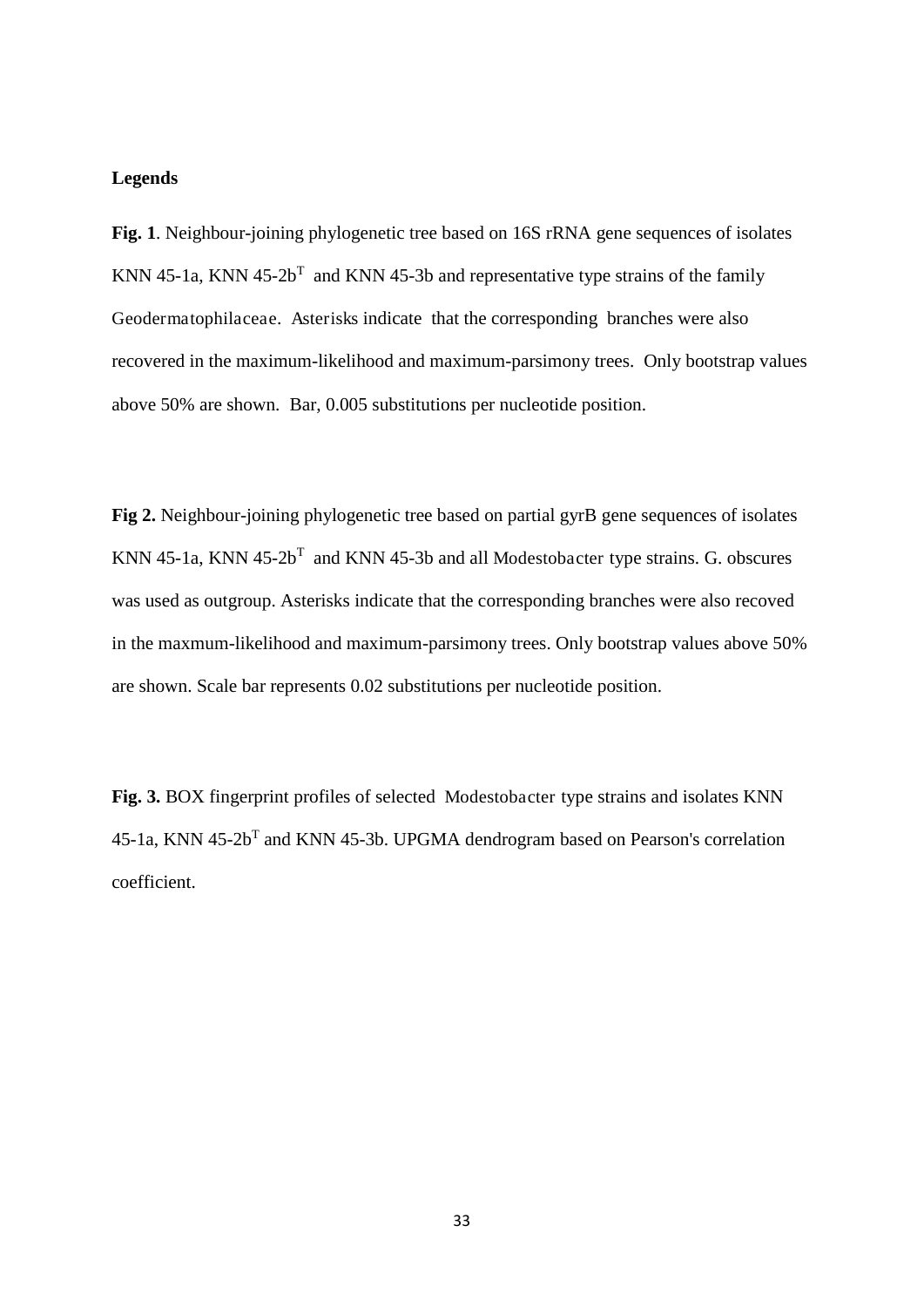# Figure 1. 16S rRNA gene phylogeny



0.005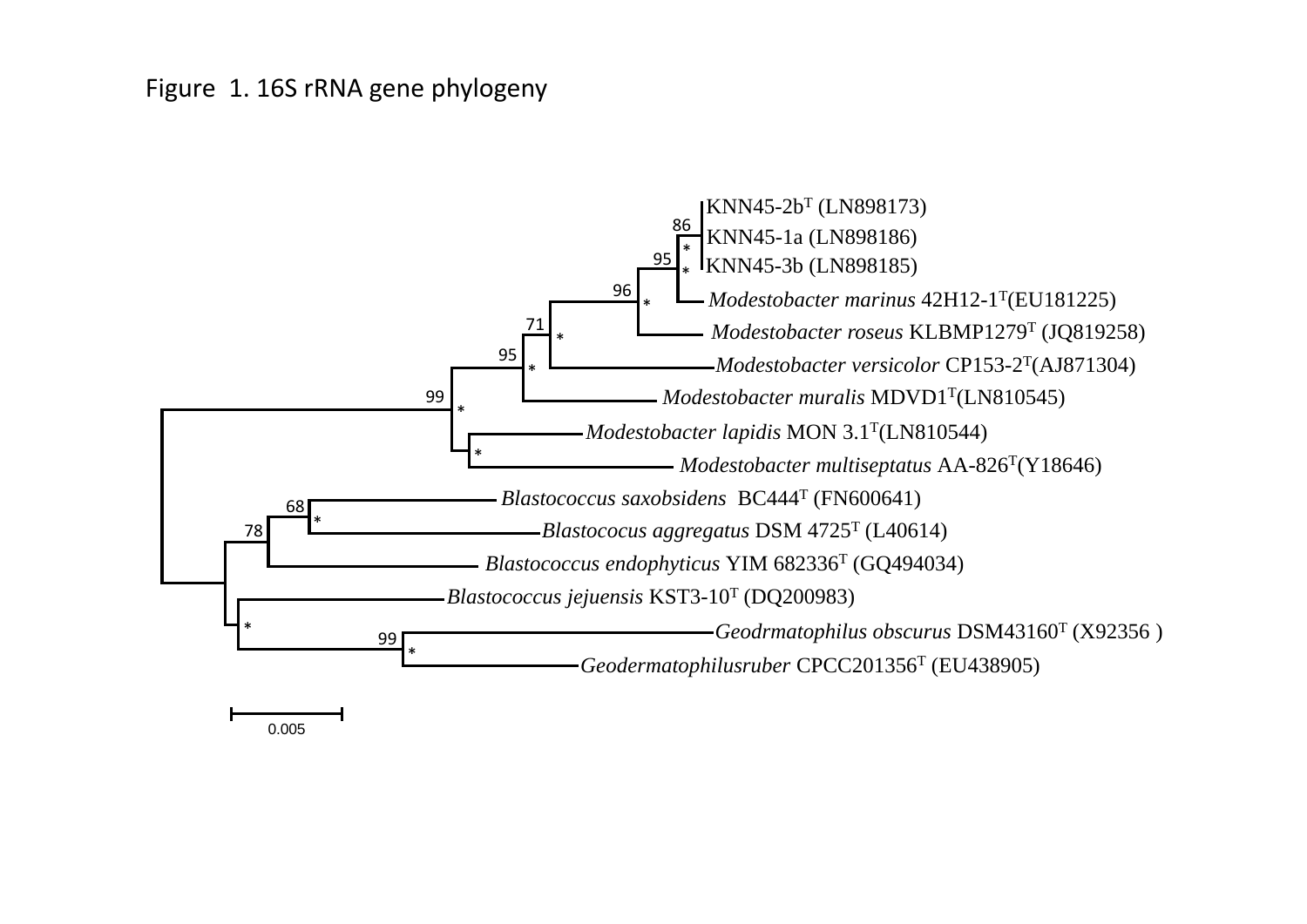Figure 2



0.02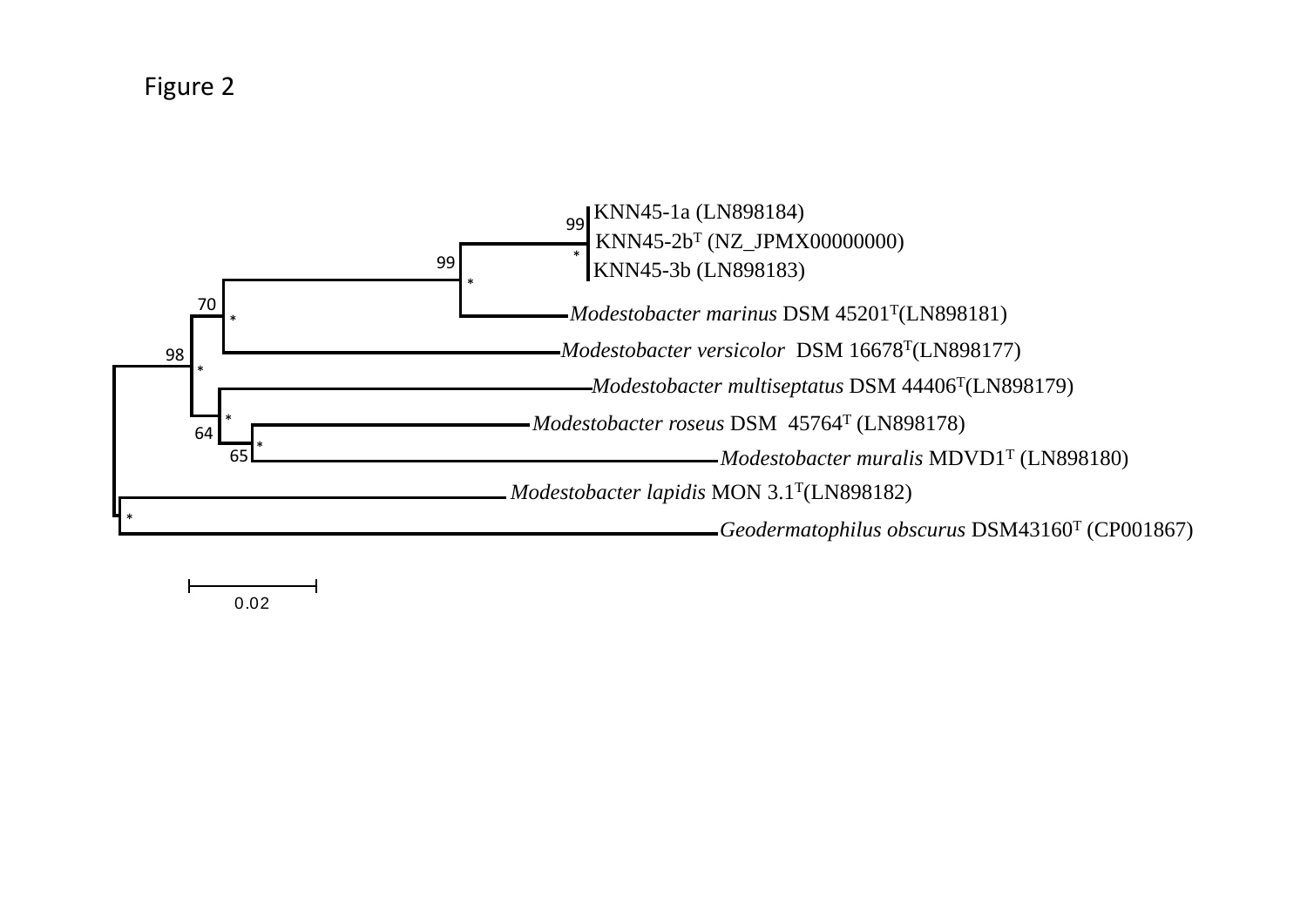Pearson correlation (Opt:1.00%) [0.0%-100.0%]



Figure SX. BOX-PCR profiles of the new isolates and related *Modestobacter* type strains.